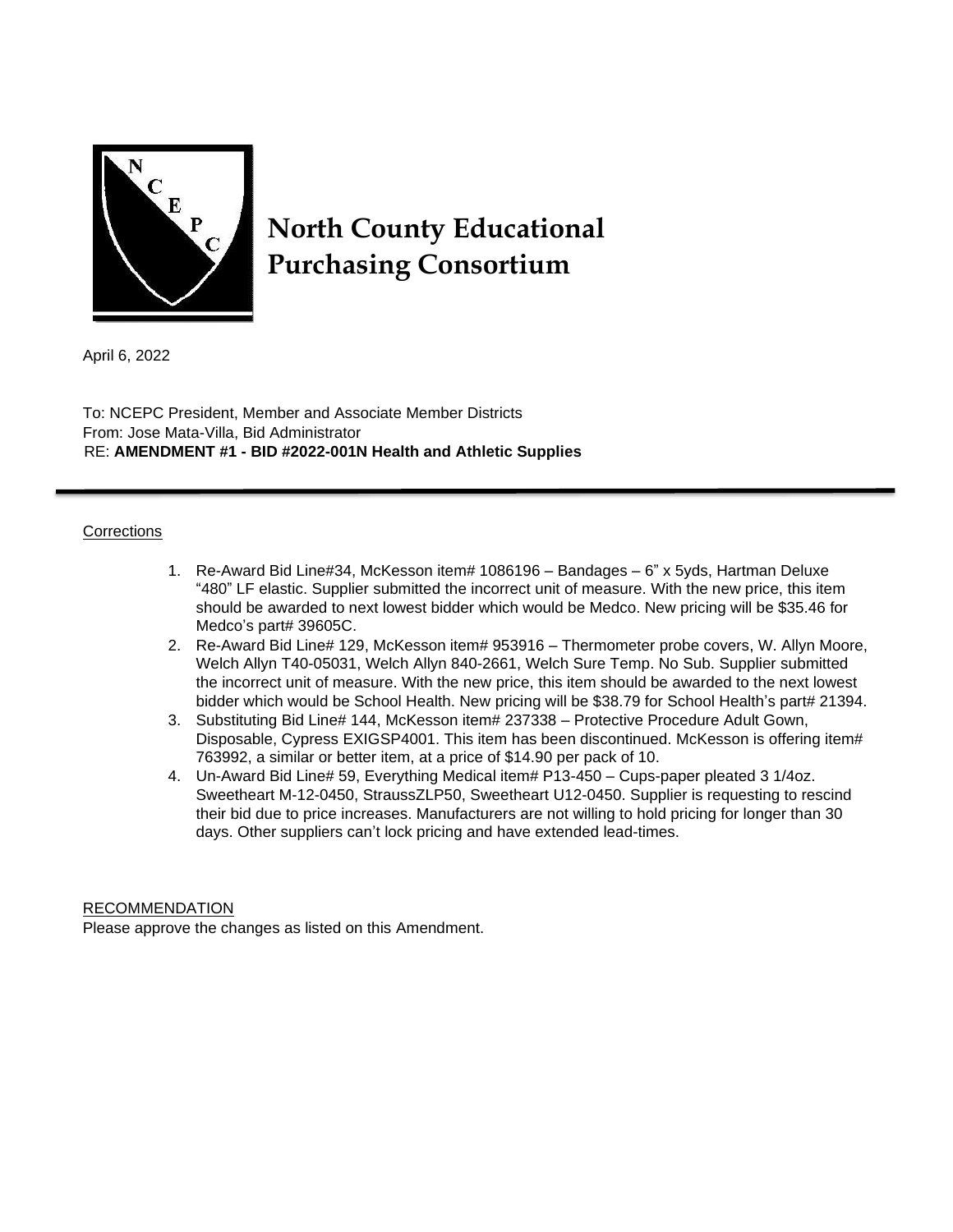

#### **NORTH COUNTY EDUCATIONAL PURCHASING CONSORTIUM AWARDED VENDOR LIST**

| <b>DISTRICT CONTACT:</b>                                               | <b>BID TITLE: Health &amp; Athletic Supplies</b><br><b>BID NUMBER: 2022-001N</b><br><b>CONTRACT PERIOD: 01/01/2022 through 12/31/2022</b><br>DELIVERY: 15 Calendar days<br>Minimum \$ Amt for Free Freight: \$50.00<br><b>SPONSORING DISTRICT:</b> Vista Unified School District<br>Jose Mata-Villa<br>PH: (760) 726-2170 Ext. 92642 FAX: (760) 631-7029 |                                          |                                                   |                                                                                                       |  |  |  |  |  |
|------------------------------------------------------------------------|----------------------------------------------------------------------------------------------------------------------------------------------------------------------------------------------------------------------------------------------------------------------------------------------------------------------------------------------------------|------------------------------------------|---------------------------------------------------|-------------------------------------------------------------------------------------------------------|--|--|--|--|--|
| <b>VENDOR NAME</b>                                                     | <b>ADDRESS</b>                                                                                                                                                                                                                                                                                                                                           | PHONE/FAX<br><b>NUMBER</b>               | <b>CONTACT NAME</b>                               | CATALOG DISCOUNT                                                                                      |  |  |  |  |  |
| <b>BNS</b> Sports, LLC                                                 | PO Box 7726<br>Dallas, TX 75209-0726                                                                                                                                                                                                                                                                                                                     | P: 800-959-1844<br>F: 800-921-2515       | Ruben Agustin<br>ragustin@bsnsports.com           | 10% off catalog prices                                                                                |  |  |  |  |  |
| <b>Everything Medical</b>                                              | PO Box 33958<br>Las Vegas, NV 89133                                                                                                                                                                                                                                                                                                                      | P: 800-201-0806<br>F: 702-227-9534       | Robert Kelemen<br>bob@everythingmedical.com       | 10% off website prices                                                                                |  |  |  |  |  |
| JPS Investments, LLC                                                   | 6851 W. Sunrise Blyd#<br>140<br>Plantation, FL 33313                                                                                                                                                                                                                                                                                                     | P: 888-572-0834<br>$F: 909 - 244 - 3110$ | Monique Juedes<br>monique@kokomounlimited.com     | 40% off catalog prices                                                                                |  |  |  |  |  |
| <b>McKesson Medical</b><br><b>Surgical Government</b><br>Solutions LLC | 9954 Mayland Drive<br>Henrico, VA 23233-1464                                                                                                                                                                                                                                                                                                             | P: 833-343-2700<br>$F: 800-944-6667$     | Kameren Jewett<br>governmentbids@mckesson.com     | 23% off Government list price.<br>Discounted Pricing has been<br>uploaded to<br>Website:SupplyManager |  |  |  |  |  |
| Medco Supply Co.                                                       | 25 Northpointe Pkwy. Ste.<br>25<br>Amherst, NY 14228                                                                                                                                                                                                                                                                                                     | P: 800-556-3326<br>F: 800-222-1934       | Ann Sciandra<br>medcosalessupport@medcosupply.com | 0-25% off catalog (materials and<br>supplies)                                                         |  |  |  |  |  |
| Puranic Inc.                                                           | 13426 Rosecrans Ave. Ste.<br>A<br>Norwalk, CA 90650                                                                                                                                                                                                                                                                                                      | P: 714-469-7759                          | Calvin Kim<br>calvin@puranicusa.com               | 30% off catalog pricing                                                                               |  |  |  |  |  |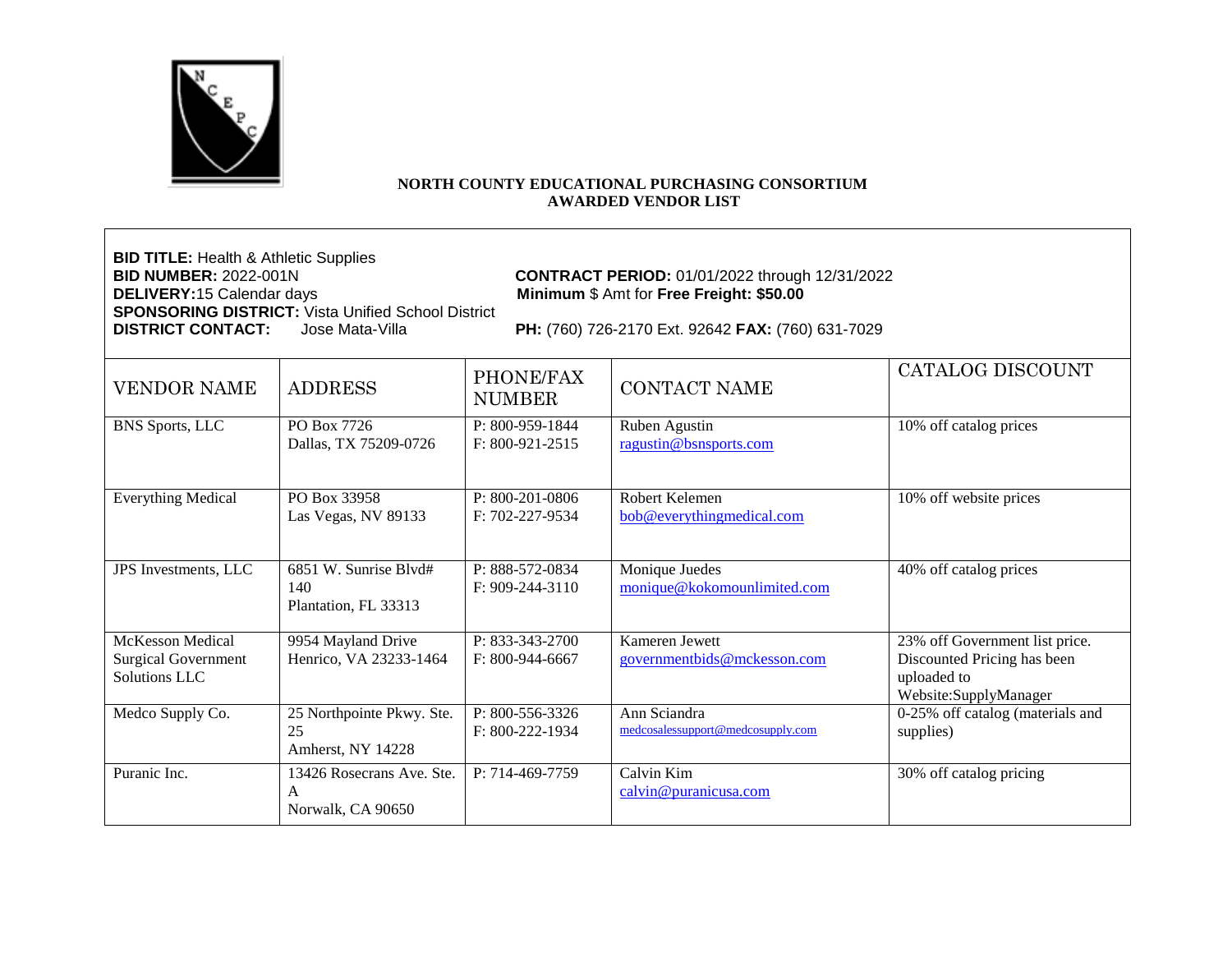

#### **NORTH COUNTY EDUCATIONAL PURCHASING CONSORTIUM AWARDED VENDOR LIST**

| 5600 Apollo Drive<br>School Health Corp<br>Rolling Meadows, IL<br>60008 | P: 866-323-5465<br>$F: 800 - 235 - 1305$ | Contract Sales Specialist<br>bids@schoolhealth.com | 10% off catalog prices (some<br>exclusions apply) |
|-------------------------------------------------------------------------|------------------------------------------|----------------------------------------------------|---------------------------------------------------|
|-------------------------------------------------------------------------|------------------------------------------|----------------------------------------------------|---------------------------------------------------|

Note: The catalog discount percentages are not competitively bid and thus not to be used for over bid limit purchases.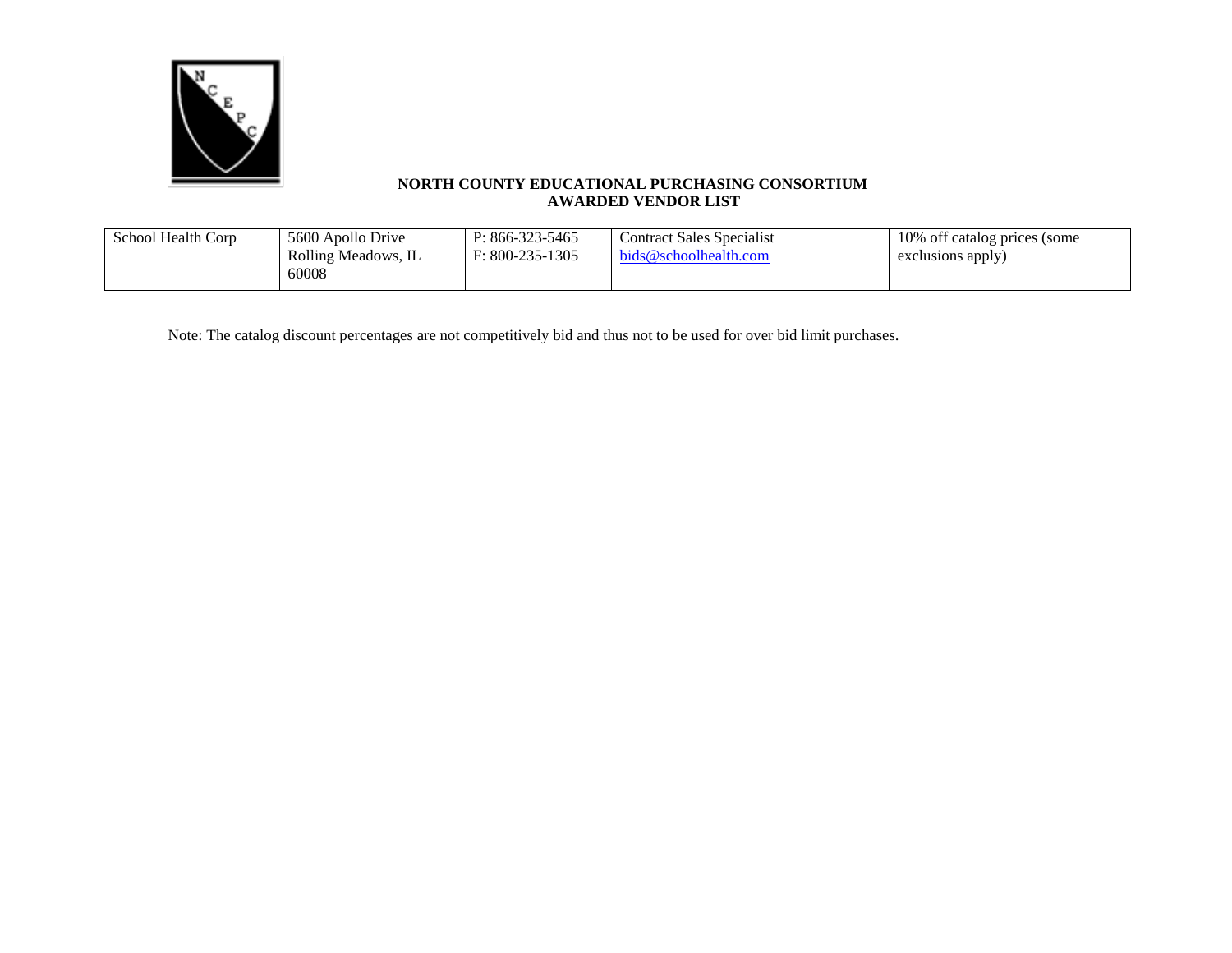

## **NORTH COUNTY EDUCATIONAL PURCHASING CONSORTIUM BID FORM**

| <b>BID TITLE</b>                | <b>HEALTH AND ALTHETIC</b><br><b>SUPPLIES</b> |                                              | <b>SPONSORING DISTRICT:</b>                       |                       | VISTA UNIFIED SCHOOL DISTRICT |           |                   |
|---------------------------------|-----------------------------------------------|----------------------------------------------|---------------------------------------------------|-----------------------|-------------------------------|-----------|-------------------|
| <b>BID NUMBER</b>               | 2022-001N                                     |                                              | <b>DISTRICT CONTACT:</b>                          |                       | Jose Mata-Villa               |           |                   |
| <b>CONTRACT PERIOD</b>          | 01/01/2022 THROUGH<br>12/31/2022              | PH: 760-726-2170 x92642<br>FAX: 760-631-7029 |                                                   |                       |                               | 12/8/2021 |                   |
|                                 |                                               | Unit of                                      |                                                   |                       | Proposed                      |           |                   |
|                                 | <b>Estimated</b>                              | <b>Measure</b>                               | <b>ITEM</b>                                       | <b>Vendor Catalog</b> | <b>Awarded</b>                |           | <b>Price (Per</b> |
| Item#                           | <b>Usage</b>                                  | (UOM)                                        | <b>DESCRIPTION</b>                                | <b>Number</b>         | Vendor                        |           | UOM)              |
| <b>PART 1 - HEALTH SUPPLIES</b> |                                               |                                              |                                                   |                       |                               |           |                   |
|                                 |                                               |                                              | Adhesive skin closures, 1/8" X 3", 250 (5         |                       |                               |           |                   |
|                                 |                                               |                                              | strips/envelope), 3M                              |                       |                               |           |                   |
|                                 |                                               |                                              | Steri-Stri[p, dynarex D70-3521                    |                       | Everything                    |           |                   |
| $\mathbf{1}$                    |                                               | 43 250/BOX                                   |                                                   | D70-3521              | Medical                       | \$        | 24.7900           |
|                                 |                                               |                                              | Adhesive skin closures, 1/4"X3", 150 (3           |                       |                               |           |                   |
|                                 |                                               |                                              | strips/envelope), 3M                              |                       |                               |           |                   |
|                                 |                                               |                                              | Steri-Strip, Dynarex D70-3523                     |                       | Everything                    |           |                   |
| $\overline{2}$                  |                                               | 64 150/BOX                                   |                                                   | D70-3523              | Medical                       | \$        | 24.7900           |
|                                 |                                               |                                              | Alcohol 70% Isopropyl Divina ZMX93, York          |                       |                               |           |                   |
|                                 |                                               | <b>BOTTLE</b>                                | 1209X395814, Vi Jon                               |                       |                               |           |                   |
| 3                               |                                               | 906 16 oz                                    | 34001M, Vijon X395814                             | 081381623             | Medco                         | \$        | 1.6700            |
|                                 |                                               |                                              | Alcohol 70% Isopropyl, York Y-20-4004,            |                       |                               |           |                   |
|                                 |                                               |                                              | 10328/MCC105B, Med                                |                       |                               |           |                   |
|                                 |                                               |                                              | Chem M28-105B, Breen Labs X702217                 |                       |                               |           |                   |
| $\overline{a}$                  | 68                                            | GALLON/1                                     |                                                   | 350600                | McKesson                      | \$        | 12.1800           |
|                                 |                                               |                                              | Alcohol Preps 1 1/8"X2 3/8", MBM GRA700,          |                       |                               |           |                   |
|                                 |                                               |                                              | MBMGRA700,                                        |                       |                               |           |                   |
| 5                               |                                               | 94 200/BOX                                   | Moore 68534, Dukal D22-0852                       | 49251, SH             | School Health                 | $\zeta$   | 1.7000            |
|                                 |                                               |                                              | Applicator- 3" Single cotton tipped, non-sterile, |                       |                               |           |                   |
|                                 |                                               |                                              | Solon ZAP02                                       |                       | Everything                    |           |                   |
| 6                               |                                               | 369 100/PKG                                  | 22609-1 CTM22-9610-1, Amsino A60-0030             | D70-4301              | Medical                       | \$        | 0.3600            |
|                                 |                                               |                                              |                                                   |                       |                               |           |                   |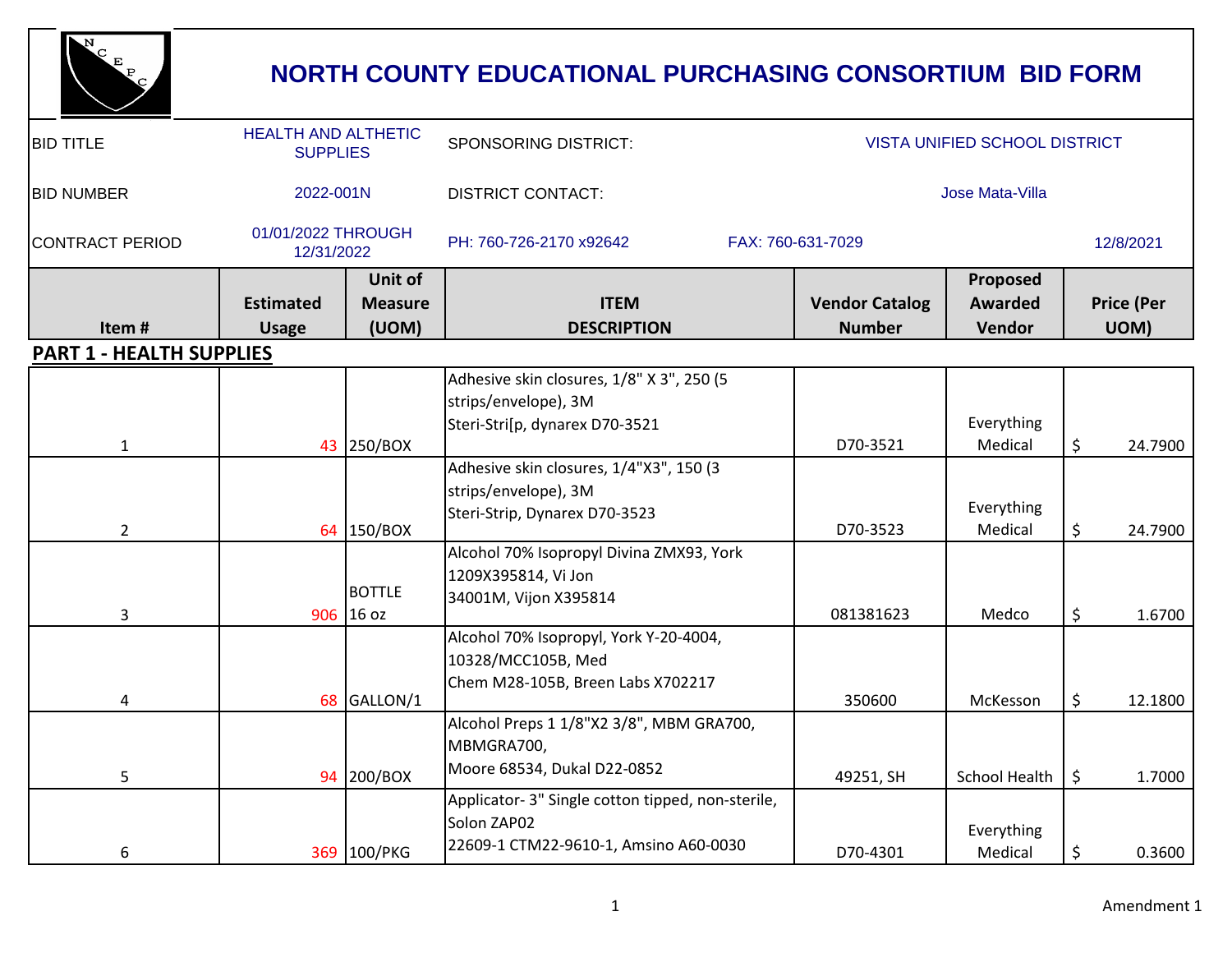|                                 |                  | Unit of        |                                                    |                       | Proposed       |                              |
|---------------------------------|------------------|----------------|----------------------------------------------------|-----------------------|----------------|------------------------------|
|                                 | <b>Estimated</b> | <b>Measure</b> | <b>ITEM</b>                                        | <b>Vendor Catalog</b> | <b>Awarded</b> | <b>Price (Per</b>            |
| Item#                           | <b>Usage</b>     | (UOM)          | <b>DESCRIPTION</b>                                 | <b>Number</b>         | Vendor         | UOM)                         |
| <b>PART 1 - HEALTH SUPPLIES</b> |                  |                |                                                    |                       |                |                              |
|                                 |                  |                | Applicator- 6" Single cotton tipped, non-sterile,  |                       |                |                              |
|                                 |                  |                | Solon ZAP01,                                       |                       | Everything     |                              |
| $\overline{7}$                  |                  | 80 100/PKG     | Amsino A60-0028                                    | D70-4302              | Medical        | \$<br>0.4000                 |
|                                 |                  |                | Applicator Stick- 6" Without cotton tip, CTM-22-   |                       |                |                              |
|                                 |                  |                | 9605                                               |                       | Everything     |                              |
| 8                               |                  | 57 1000/BOX    | Amsino 0026 A60-0026, Dukal D22-9000               | D22-9000              | Medical        | \$<br>1.9200                 |
|                                 |                  |                | Bags- Plastic- 4"X6" Zipper closure, Tapp 4X68Z,   |                       |                |                              |
|                                 |                  |                | <b>TAPP BA64</b>                                   |                       |                |                              |
|                                 |                  |                | X62, Medical Action G14-0406                       | 919340                | McKesson       |                              |
| 9                               |                  | 401 100/PKG    | Bags- Plastic- 6x8" Sandwich size, Zipper closure, |                       |                | \$<br>1.3600                 |
|                                 |                  |                | Tapp 6X8Z,                                         |                       |                |                              |
|                                 |                  |                | Gold Seal 6X8, Medical Action G14-0608 (8"x6")     |                       |                |                              |
| 10                              |                  | 97 100/PKG     |                                                    | 919340                | McKesson       | \$<br>1.3600                 |
|                                 |                  |                | Baggies - Plastic - 9"X6", zipper top, 21340 or    |                       |                |                              |
|                                 |                  |                | equal                                              |                       |                |                              |
|                                 |                  |                |                                                    |                       | Everything     |                              |
| 11                              |                  | 170 100/PKG    |                                                    | M24-0609              | Medical        | \$<br>2.4800                 |
|                                 |                  |                | Bags- Plastic- 40"X12", Zipper closure, box/100,   |                       |                |                              |
|                                 |                  |                | Medical                                            |                       |                |                              |
|                                 |                  |                | Action G14-1012, Dukal Zip810 (Quart bag           |                       | Everything     |                              |
| 12                              |                  | 112 100/BOX    | 8"x10")                                            | M24-0810              | Medical        | \$<br>3.3500                 |
|                                 |                  |                | Baking Soda, A&H S-34-1131, A&H 1131SY-1131        |                       |                |                              |
| 13                              |                  | 69 1lb/BOX     |                                                    | 1007625               | School Health  | \$<br>1.0800                 |
|                                 |                  |                | Bandages-2"X4.5 yds Ace elastic, Dukal D22-        |                       |                |                              |
|                                 |                  |                | 0502, QUDQ12-                                      |                       |                |                              |
|                                 |                  |                | 335P50B, QMD E20-EB2, Tempo Medical 6602,          |                       | Everything     |                              |
| 14                              |                  | $114$ 10/BOX   | Tetra Medical G64520                               | Q12-EB2               | Medical        | 2.8600<br>\$                 |
|                                 |                  |                | Bandages- 3"X4.5 yds Ace elastic, Graham           |                       |                |                              |
|                                 |                  |                | FBR18143, QMDQ12-                                  |                       |                |                              |
|                                 |                  |                | 335P75B, QMD E20-Eb3, Tempo Medical 6603,          |                       | Everything     |                              |
| 15                              |                  | 441 10/BOX     | Tetra Medical G6453002                             | Q12-EB3-10            | Medical        | Amendingent<br><sup>\$</sup> |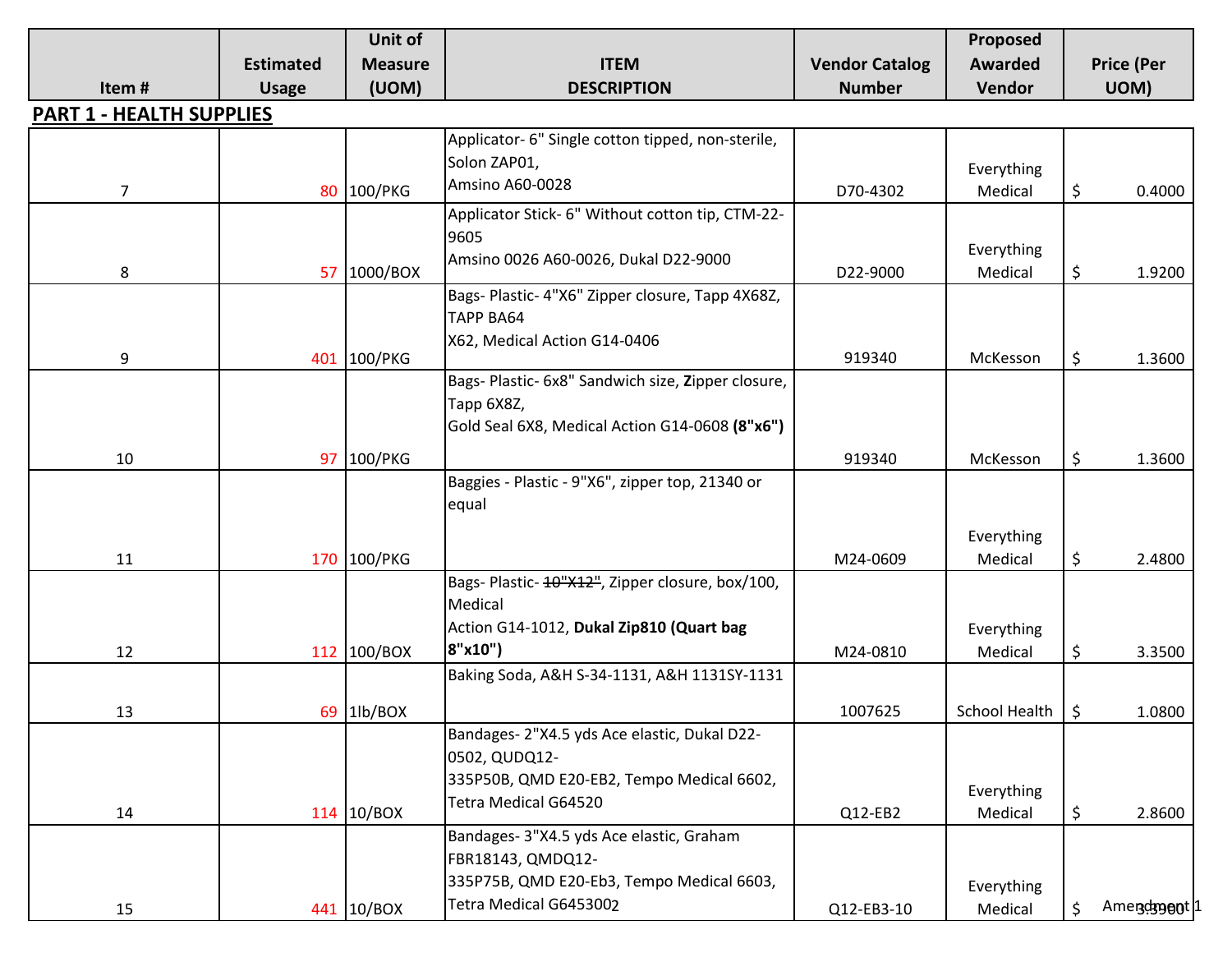|                                 |                  | Unit of        |                                                                      |                       | Proposed       |                          |
|---------------------------------|------------------|----------------|----------------------------------------------------------------------|-----------------------|----------------|--------------------------|
|                                 | <b>Estimated</b> | <b>Measure</b> | <b>ITEM</b>                                                          | <b>Vendor Catalog</b> | <b>Awarded</b> | <b>Price (Per</b>        |
| Item#                           | <b>Usage</b>     | (UOM)          | <b>DESCRIPTION</b>                                                   | <b>Number</b>         | Vendor         | UOM)                     |
| <b>PART 1 - HEALTH SUPPLIES</b> |                  |                |                                                                      |                       |                |                          |
|                                 |                  |                | Bandage-3"X4.5 yds, Ace elastic, Graham                              |                       |                |                          |
|                                 |                  |                | FBR18143, QMDQ12-                                                    |                       |                |                          |
| 16                              |                  | 85 1 ROLL/BOX  | 335P75B, Cypress 83638                                               | 31007, SH             | School Health  | \$<br>0.3600             |
|                                 |                  |                | Bandages- 4"X4.5 yds, Ace elastic, Graham                            |                       |                |                          |
|                                 |                  |                | FBR18144, QMDDQ                                                      |                       |                |                          |
|                                 |                  |                | 12335P100B, QMD 320-3B4, Tempo Medical                               |                       | Everything     |                          |
| 17                              |                  | 72 10/BOX      | 6604, Tetra Medical G64540                                           | Q12-EB4               | Medical        | \$<br>3.9500             |
|                                 |                  |                | Bandages- 6"X4.5 yds Ace elastic, Graham                             |                       |                |                          |
|                                 |                  |                | <b>FBR18144, QMDQ</b>                                                |                       |                |                          |
|                                 |                  |                | 12335P150B, QMD 320-3B6, Tempo Medical<br>6606, Tetra Medical G64560 |                       | Everything     |                          |
| 18                              |                  | 68 10/BOX      |                                                                      | Q12-EB6               | Medical        | \$<br>5.9500             |
|                                 |                  |                | Bandages- 1 1/2"X3/8" Butterfly closure Med.,                        |                       |                |                          |
|                                 |                  |                | 32025, NUTRA<br>MAX, White Cross W-16-1975, Care A22-1626,           |                       |                |                          |
|                                 |                  |                | Dynarex 3615                                                         |                       | Everything     |                          |
| 19                              |                  | 75 100/BOX     |                                                                      | D22-1975              | Medical        | \$<br>1.5700             |
|                                 |                  |                | Bandages- 2 3/4"X1/2" Butterfly closure lrg.,<br><b>White Cross</b>  |                       |                |                          |
|                                 |                  |                | W-16-1975, W/cross WC1975, Care A22-1628,                            |                       | Everything     |                          |
| 20                              |                  | 58 100/BOX     | Dynarex 3616                                                         | D22-1990              | Medical        | \$<br>2.0500             |
|                                 |                  |                | Bandages- 2X10 Yards Cover-roll Stretch, BSN-                        |                       |                |                          |
|                                 |                  |                | JOBST, BSN                                                           |                       |                |                          |
| 21                              |                  | 34 ROLL        | 63326, BSN-JOBST B22-Y5552                                           | 27114                 | School Health  | $\ddot{\zeta}$<br>8.5300 |
|                                 |                  |                | Bandages-13/4"X3" Digit coverlets, sheer Curad                       |                       |                |                          |
|                                 |                  |                | or equal,                                                            |                       |                |                          |
|                                 |                  |                | Swift S-60-90408, Swift S60-90408, Swift S60-                        |                       | Everything     |                          |
| 22                              |                  | 71 50/BOX      | 0088                                                                 | D22-1612              | Medical        | \$<br>1.9800             |
|                                 |                  |                | Bandages- 3"X4.1 yds elastic, self-adhesive,                         |                       |                |                          |
|                                 |                  |                | Dukal D-22-0603,                                                     |                       |                |                          |
|                                 |                  |                | Dukal CP0300, QMD Q12-GBNS-3                                         |                       | Everything     |                          |
| 23                              |                  | 47 $12/BOX$    |                                                                      | D70-3103 N/S          | Medical        | 1.4900<br>\$             |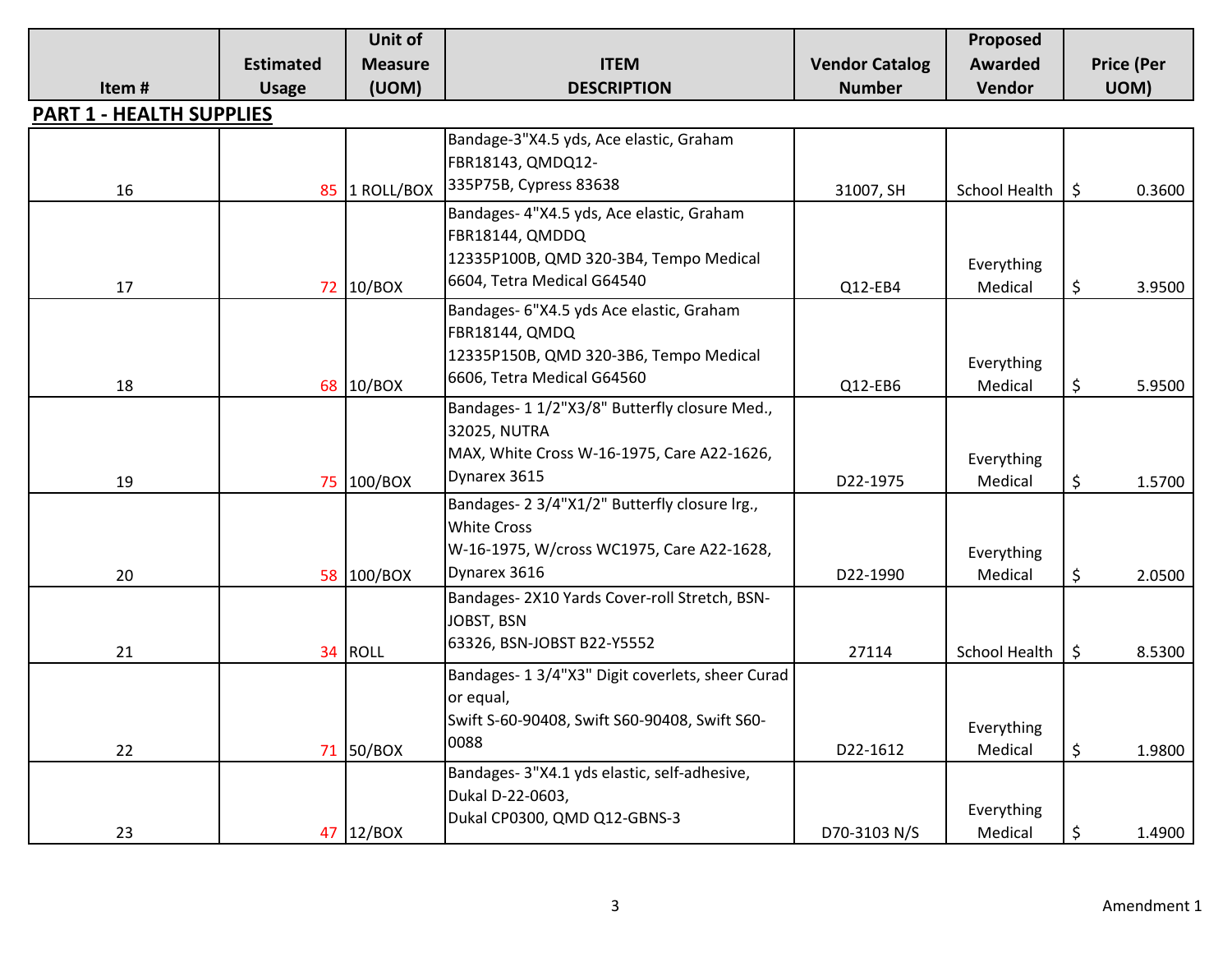|                                 |                  | Unit of        |                                                                               |                       | Proposed              |                       |
|---------------------------------|------------------|----------------|-------------------------------------------------------------------------------|-----------------------|-----------------------|-----------------------|
|                                 | <b>Estimated</b> | <b>Measure</b> | <b>ITEM</b>                                                                   | <b>Vendor Catalog</b> | <b>Awarded</b>        | <b>Price (Per</b>     |
| Item#                           | <b>Usage</b>     | (UOM)          | <b>DESCRIPTION</b>                                                            | <b>Number</b>         | Vendor                | UOM)                  |
| <b>PART 1 - HEALTH SUPPLIES</b> |                  |                |                                                                               |                       |                       |                       |
|                                 |                  |                | Bandages- 1"X3"- Flexible fabric bandage, Latex                               |                       |                       |                       |
|                                 |                  |                | free, Care                                                                    |                       |                       |                       |
|                                 |                  |                | Band #CBD4019 or equal, Tempo Medical                                         |                       | Everything            |                       |
| 24                              |                  | 354 100/BOX    | <b>BAF013</b>                                                                 | D22-1595              | Medical               | \$<br>1.7200          |
|                                 |                  |                | Bandages- 2"X4 1/2" Flexible fabric adhesive                                  |                       |                       |                       |
|                                 |                  |                | bandage                                                                       |                       |                       |                       |
| 25                              |                  | 158 50/BOX     |                                                                               | 32120, SH             | School Health         | 2.9000<br>\$          |
|                                 |                  |                | Bandages- 2" x 4.75" Finger tip coverlets, sheer                              |                       |                       |                       |
|                                 |                  |                | Curad or                                                                      |                       |                       |                       |
|                                 |                  |                | equal, PS-288, Swift, Nutramax 81886, A22-<br>4025, Conco 46210000 - 13/4 X 2 |                       |                       |                       |
| 26                              |                  | 136 100/BOX    |                                                                               | 261836                | Medco                 | \$<br>3.9000          |
|                                 |                  |                | Bandages- 3"X3" Four wing flexible fabric                                     |                       | Everything            |                       |
| 27                              |                  | 61 50/BOX      | adhesive bandage, Tetra                                                       | W16-1622              | Medical               | \$<br>3.1500          |
|                                 |                  |                | Bandages- 1"X4.1 yds, gauze, flexible, non-                                   |                       |                       |                       |
|                                 |                  |                | sterile, Conco                                                                |                       |                       |                       |
|                                 |                  |                | C-36-2510, 52304/PS010, Conco 64206, Hartman                                  |                       |                       |                       |
| 28                              |                  | 72 24/BAG      | 80100000                                                                      | 403346                | McKesson              | \$<br>3.2100          |
|                                 |                  |                | Bandages-2"X4.1 yds, gauze rolls, conforming,                                 |                       |                       |                       |
|                                 |                  |                | stretch,                                                                      |                       |                       |                       |
|                                 |                  |                | non-sterile 12-ply, Dukal CP0200, QMD Q12-                                    |                       | Everything            |                       |
| 29                              |                  | 62 12/BAG      | GBNS2, Conco 80200000                                                         | D70-3102 N/S          | Medical               | \$<br>1.1800          |
|                                 |                  |                | Bandages-2"WX4.1 yds, gauze, elastic, sterile, 1                              |                       |                       |                       |
|                                 |                  |                | roll/box                                                                      |                       |                       |                       |
|                                 |                  |                | QMD Q12-6BS2, QMD Q12-GBS2, Hartman                                           |                       |                       |                       |
| 30                              |                  | 51 1 ROLL/BOX  | 8020000                                                                       | 778836                | McKesson              | \$<br>0.1500          |
|                                 |                  |                | Bandages- 4"X4.1 yds, gauze, flexible, non-<br>sterile, Dukal                 |                       |                       |                       |
|                                 |                  |                | D-22-0604, 52307/PS013, QMD Q12-GBNS4                                         |                       |                       |                       |
| 31                              |                  | 47 12/BAG      |                                                                               | D70-3104 N/S          | Everything<br>Medical | \$<br>1.4400          |
|                                 |                  |                | Bandages- 4"X4.1 yds, gauze, elastic, sterile, 1                              |                       |                       |                       |
|                                 |                  |                | roll/pack Conco                                                               |                       |                       |                       |
| 32                              |                  | 43 1 ROLL/BOX  | 81922, QMD Q12-GBS44                                                          | D70-3114              | Everything<br>Medical | Amendspant<br>$\zeta$ |
|                                 |                  |                |                                                                               |                       |                       |                       |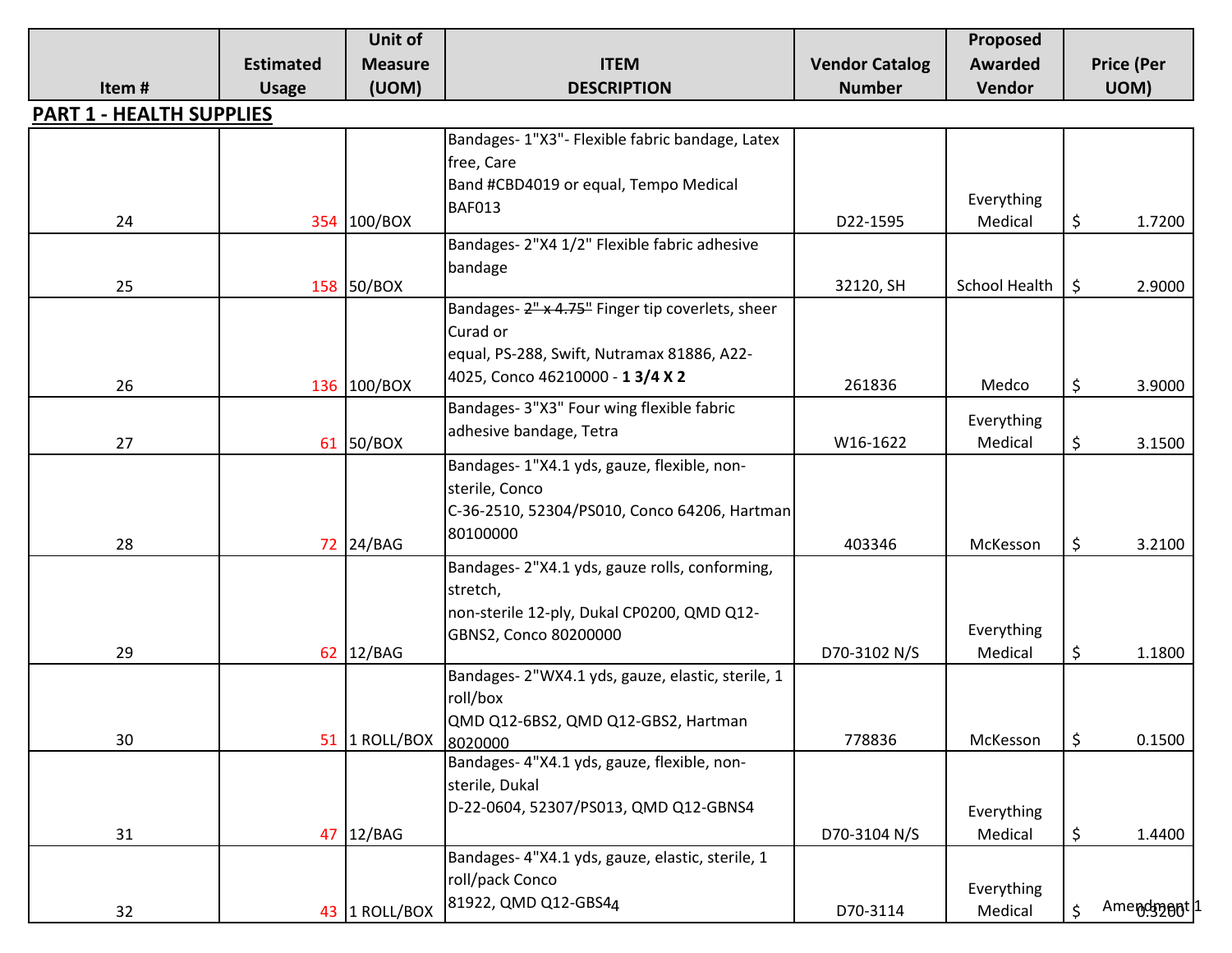|                                 |                  | Unit of        |                                                |                       | Proposed       |                                 |
|---------------------------------|------------------|----------------|------------------------------------------------|-----------------------|----------------|---------------------------------|
|                                 | <b>Estimated</b> | <b>Measure</b> | <b>ITEM</b>                                    | <b>Vendor Catalog</b> | <b>Awarded</b> | <b>Price (Per</b>               |
| Item#                           | <b>Usage</b>     | (UOM)          | <b>DESCRIPTION</b>                             | <b>Number</b>         | Vendor         | UOM)                            |
| <b>PART 1 - HEALTH SUPPLIES</b> |                  |                |                                                |                       |                |                                 |
|                                 |                  |                | Bandages- 4"X5 yds, Hartmann deluxe "480" LF   |                       |                |                                 |
| 33                              |                  | 34 10 ROLL/BX  | elastic                                        | 478262                | McKesson       | \$<br>24.2500                   |
|                                 |                  |                | Bandages- 6"X5 yds, Hartmann deluxe "480" LF   |                       |                |                                 |
| 34                              |                  | 34 10 ROLL/BX  | elastic                                        | 39605C                | <b>Medco</b>   | \$<br>35.4600                   |
|                                 |                  |                | Bandages- 6"X11 yds, Hartmann deluxe LF        |                       | Everything     |                                 |
| 35                              |                  | 34 EACH        | double length                                  | C36-3861              | Medical        | \$<br>2.7900                    |
|                                 |                  |                | Bandages- 1 1/2"X3" knuckle coverlets, sheer   |                       |                |                                 |
|                                 |                  |                | Curad or equal                                 |                       |                |                                 |
|                                 |                  |                | Acme WC310, Nutramax 72881                     |                       | Everything     |                                 |
| 36                              |                  | 113 100/BOX    |                                                | D22-1602              | Medical        | \$<br>3.1700                    |
|                                 |                  |                | Bandages- 1 1/2"X3" knuckle flexible fabric    |                       | Everything     |                                 |
| 37                              |                  | 114 100/BOX    | adhesive bandage                               | D22-1602              | Medical        | \$<br>3.1700                    |
|                                 |                  |                | Bandages- 3/4"X3", sheer adhesive band-aid     |                       |                |                                 |
|                                 |                  |                | Curad or equal                                 |                       |                |                                 |
|                                 |                  |                | Swift S-60-0045, Curad PS02LU, Care (ASO)A22-  |                       |                |                                 |
|                                 |                  |                | 2018-50,                                       |                       | Everything     |                                 |
| 38                              |                  | 882 50/BOX     |                                                | D22-1075-50           | Medical        | \$<br>1.0400                    |
|                                 |                  |                | Bandages- 3/4"X3", sheer adhesive band-aid     |                       |                |                                 |
|                                 |                  |                | Curad or equal,                                |                       |                |                                 |
|                                 |                  |                | latex free, ASO Corp 71465, Tempo Medical      |                       | Everything     |                                 |
| 39                              |                  | 322 100/BOX    | <b>BAP343</b>                                  | D22-1075              | Medical        | \$<br>1.0900                    |
|                                 |                  |                | Bandages- 3/4"X3", sheer adhesive band-aid     |                       |                |                                 |
|                                 |                  |                | Curad or equal,                                |                       |                |                                 |
|                                 |                  |                | Swift S600045-1500, Swift S60-0045-1500, Care  |                       | Everything     |                                 |
| 40                              |                  | 44 1500/CASE   | A22-2018-1500                                  | D22-1075-1500         | Medical        | \$<br>15.1000                   |
|                                 |                  |                | Bandages- 1"X3", sheer adhesive band-aid, with |                       |                |                                 |
|                                 |                  |                | non-adhesive                                   |                       |                |                                 |
| 41                              |                  | 328 100/BOX    | pad, Care A22-2019, Nutramax 85949             | 32028, SH             | School Health  | 1.2 <mark>100</mark><br>$\zeta$ |
|                                 |                  |                |                                                |                       |                |                                 |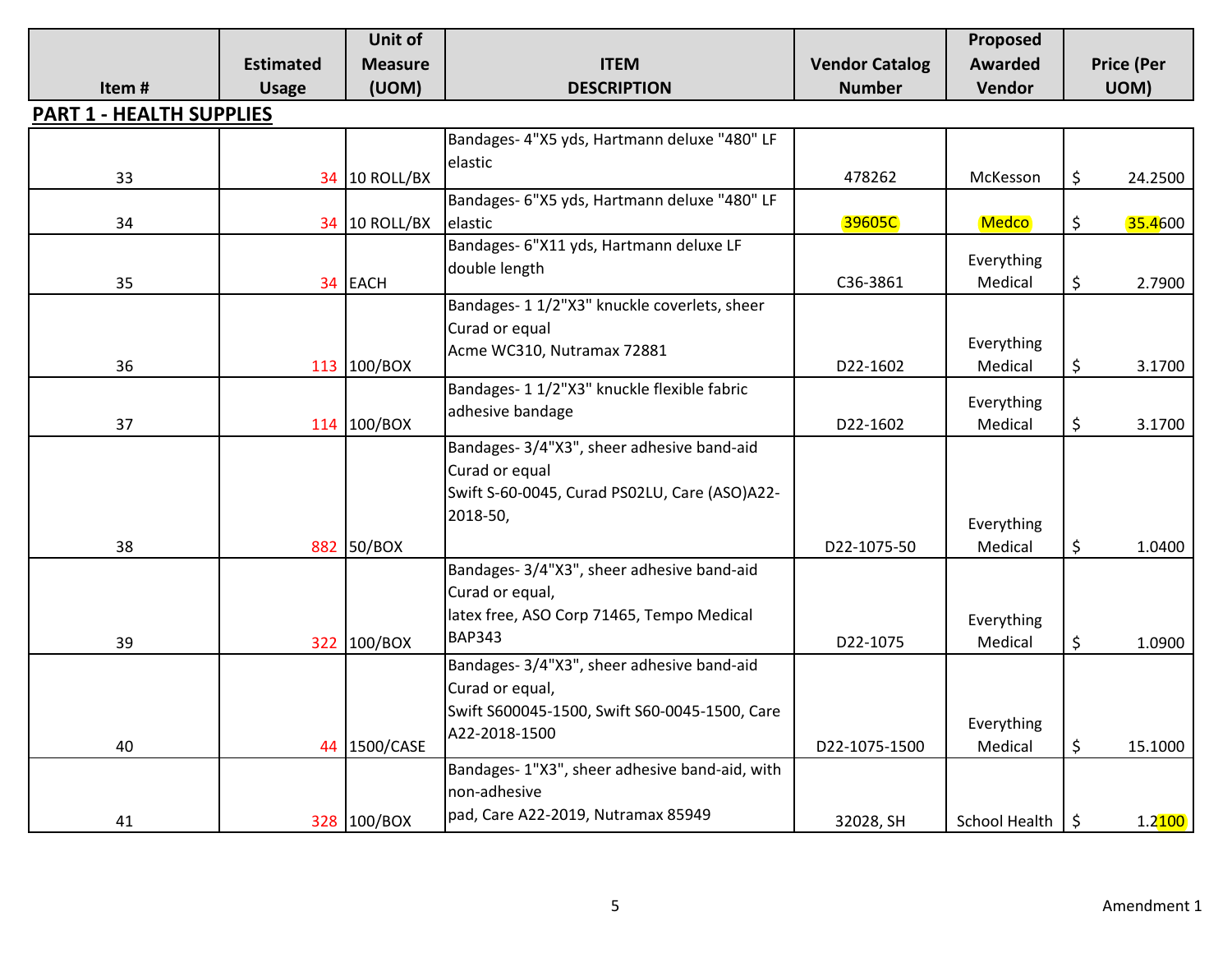|                                 |                  | Unit of          |                                                                                                                                                            |                       | Proposed              |                     |
|---------------------------------|------------------|------------------|------------------------------------------------------------------------------------------------------------------------------------------------------------|-----------------------|-----------------------|---------------------|
|                                 | <b>Estimated</b> | <b>Measure</b>   | <b>ITEM</b>                                                                                                                                                | <b>Vendor Catalog</b> | <b>Awarded</b>        | <b>Price (Per</b>   |
| Item#                           | <b>Usage</b>     | (UOM)            | <b>DESCRIPTION</b>                                                                                                                                         | <b>Number</b>         | Vendor                | UOM)                |
| <b>PART 1 - HEALTH SUPPLIES</b> |                  |                  |                                                                                                                                                            |                       |                       |                     |
|                                 |                  |                  | Bandages- 1"X3", sheer adhesive band-aid, with<br>non-adhesive<br>pad, Curad or equal, Curad ZAS03A, Care (ASO)                                            |                       | Everything            |                     |
| 42                              |                  | 1,224 50/BOX     | A22-2019-50                                                                                                                                                | D22-1290-50           | Medical               | \$<br>0.9800        |
| 43                              |                  | 686 1500/CASE    | Bandages- 1"X3" sheer adhesive band-aid, with<br>non-adhesive<br>pad, Curad or equal, MBM ZAS08LU, Care (ASO)<br>A22-2019-1500                             | 32037, SH             | School Health         | $\zeta$<br>16.7600  |
|                                 |                  |                  | Bandages- 3/8"X1 1/2", sheer adhesive band-aid,<br>junior strips<br>Curad or equal, Curad ZAS01CU, CuradF20-3121,<br>Care22-2088,<br>Tempo Medical BAF3815 |                       | Everything            |                     |
| 44                              |                  | 319 100/BOX      |                                                                                                                                                            | D22-1298              | Medical               | \$<br>0.7600        |
| 45                              |                  | 580 50/BOX       | Bandages-2"X4" sheer adhesive band-aid, extra<br>large Curad or<br>equal, Curad ZAS06WC, Care A22-2016, Moore<br>68188                                     | 32251, SH             | School Health         | \$<br>2.1900        |
| 46                              |                  | $147$ 1/BOX      | Bandages- 37"X37"X52" Approximately, triangle<br>bandage,<br>includes 2 saftey pins, QMD Q12-3651, Tempo<br><b>Medical BT52</b>                            | D70-3672              | Everything<br>Medical | \$<br>0.3500        |
|                                 |                  |                  | Calamine Lotion-Non-phenolated, Diving ZMX29,<br><b>Must have</b><br>current expire date and 1 year shelf life from<br>date of                             |                       |                       |                     |
| 47                              |                  | 381 6oz/bottle   | shipment. Swan X396374                                                                                                                                     | 261025                | Medco                 | \$<br>1.4300        |
| 48                              | 502              | 16/PK<br>50/CASE | Cold Pack - 4"X6" Instant Kwik Kold, PN-340,<br>Hosp Mktg 8950980<br>Nortech 80543,                                                                        | 2215XXXX              | <b>BSN Sports</b>     | \$<br>6.4000        |
| 49                              |                  | 136 16/CASE      | Cold Pack - Instant Kwik Kold, PN-380, Total<br>Resource T99-ICE62, 5.5" x 6" - 4X6<br>6                                                                   | 2215XXXX              | <b>BSN Sports</b>     | \$<br>Amerocheent 1 |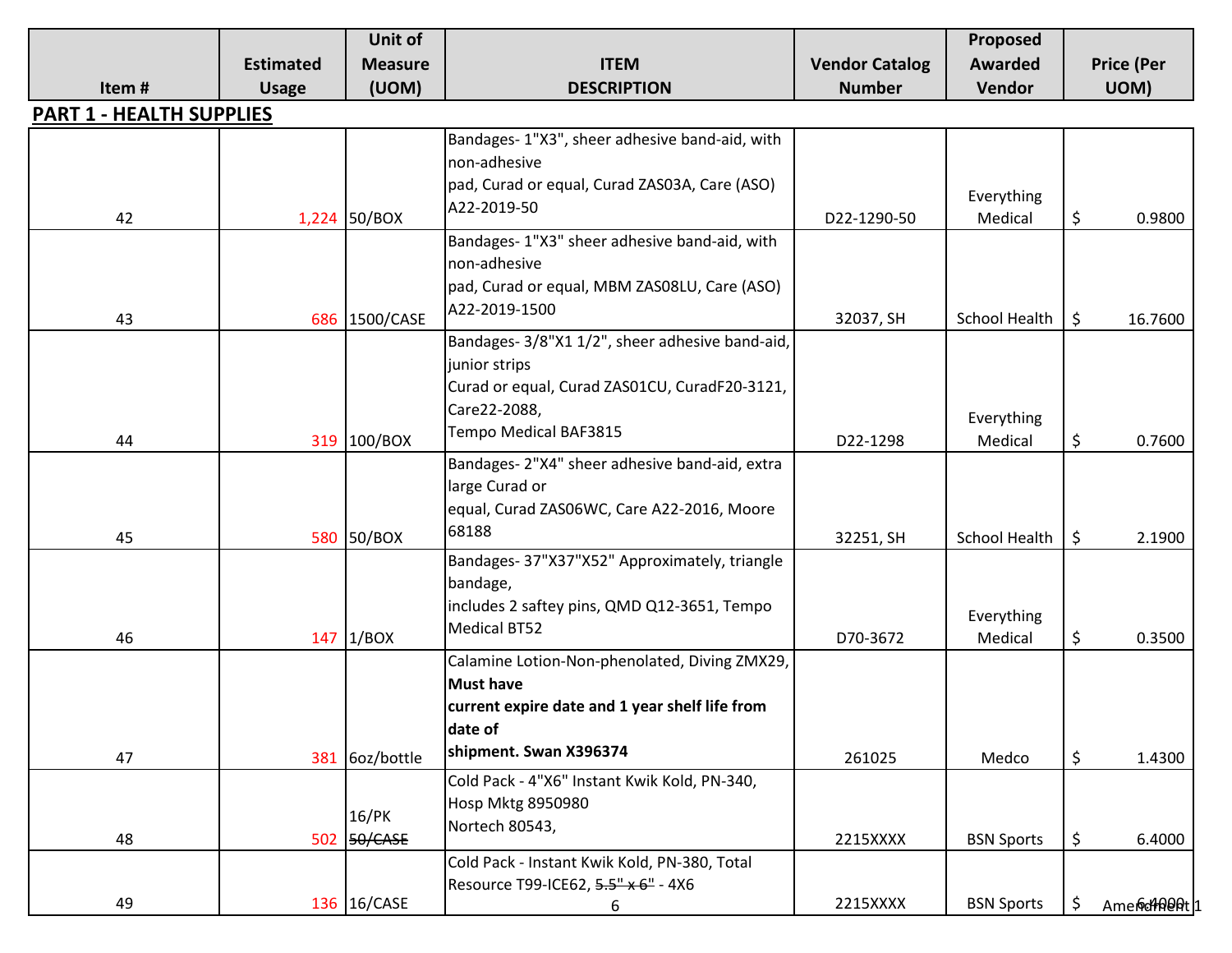|                                 |                  | Unit of         |                                                   |                       | Proposed       |                              |
|---------------------------------|------------------|-----------------|---------------------------------------------------|-----------------------|----------------|------------------------------|
|                                 | <b>Estimated</b> | <b>Measure</b>  | <b>ITEM</b>                                       | <b>Vendor Catalog</b> | <b>Awarded</b> | <b>Price (Per</b>            |
| Item#                           | <b>Usage</b>     | (UOM)           | <b>DESCRIPTION</b>                                | <b>Number</b>         | Vendor         | UOM)                         |
| <b>PART 1 - HEALTH SUPPLIES</b> |                  |                 |                                                   |                       |                |                              |
|                                 |                  |                 | Cold Pack - Instant Kwik Kold 107 Senior, MBM     |                       |                |                              |
|                                 |                  |                 | <b>PN33316, Total</b>                             |                       |                |                              |
| 50                              |                  | 102 16/CASE     | Resource T99-ICE63                                | 37271, SH             | School Health  | $\ddot{\varsigma}$<br>5.8200 |
|                                 |                  |                 | Cold or hot pack-3"X5" reusable, non-toxic, leak  |                       |                |                              |
|                                 |                  |                 | proof Therma-                                     |                       |                |                              |
|                                 |                  |                 | Kool or equal, Nortech TK001, Polar Pak M70-      |                       | Everything     |                              |
| 51                              |                  | <b>107 EACH</b> | 0500                                              | N12-35125             | Medical        | \$<br>0.5200                 |
|                                 |                  |                 | Cold or hot pack-4"X6" reusable, non-toxic, leak  |                       |                |                              |
|                                 |                  |                 | proof Therma-                                     |                       | Everything     |                              |
| 52                              | 1,037 EACH       |                 | Kool, NO SUBSTITUTE                               | N12-46100             | Medical        | \$<br>0.6100                 |
|                                 |                  |                 | Cold or hot pack- 4"X9" reusable, non-toxic, leak |                       |                |                              |
|                                 |                  |                 | proof Therma-                                     |                       |                |                              |
|                                 |                  |                 | Kool or equal, Therma-Kool 37-023, Therma-Kool    |                       |                |                              |
| 53                              |                  | <b>546 EACH</b> | N12-4950                                          | 37182, SH             | School Health  | \$<br>0.7500                 |
|                                 |                  |                 | Cold or hot pack- 6"X9" reusable, non-toxic, leak |                       |                |                              |
|                                 |                  |                 | proof Therma-                                     |                       |                |                              |
|                                 |                  |                 | kool or equal, Jack Frost Moore 70922, Therma-    |                       |                |                              |
|                                 |                  |                 | kool N12-6930                                     |                       | Everything     |                              |
| 54                              |                  | <b>715 EACH</b> | Total Resource T99-Gel476                         | D70-4506              | Medical        | \$<br>0.8900                 |
|                                 |                  |                 | Cold or hot pack- Finger-pack reusable, non-      |                       |                |                              |
|                                 |                  |                 | toxic, leak proof                                 |                       |                |                              |
|                                 |                  |                 | Therma-kool or equal, Therma-kool N12-FP50,       |                       |                |                              |
| 55                              |                  | 68 EACH         | Nortech 80548                                     | 37019                 | School Health  | \$<br>1.1400                 |
|                                 |                  |                 | Cotton Balls- Medium- Sterile cotton only - no    |                       |                |                              |
|                                 |                  |                 | rayon, American                                   |                       |                |                              |
| 56                              |                  | 105 500/BOX     | Fiber 69544, Aaron Ind. 69544                     | 31003M                | Medco          | \$<br>4.8800                 |
|                                 |                  |                 | Cotton Balls- Large- Non-sterile cotton only - no |                       |                |                              |
|                                 |                  |                 | rayon, Acme                                       |                       | Everything     |                              |
| 57                              |                  | 119 1000/BAG    | ZCB07, Dukal D22-0802                             | D70-3169              | Medical        | \$<br>6.8000                 |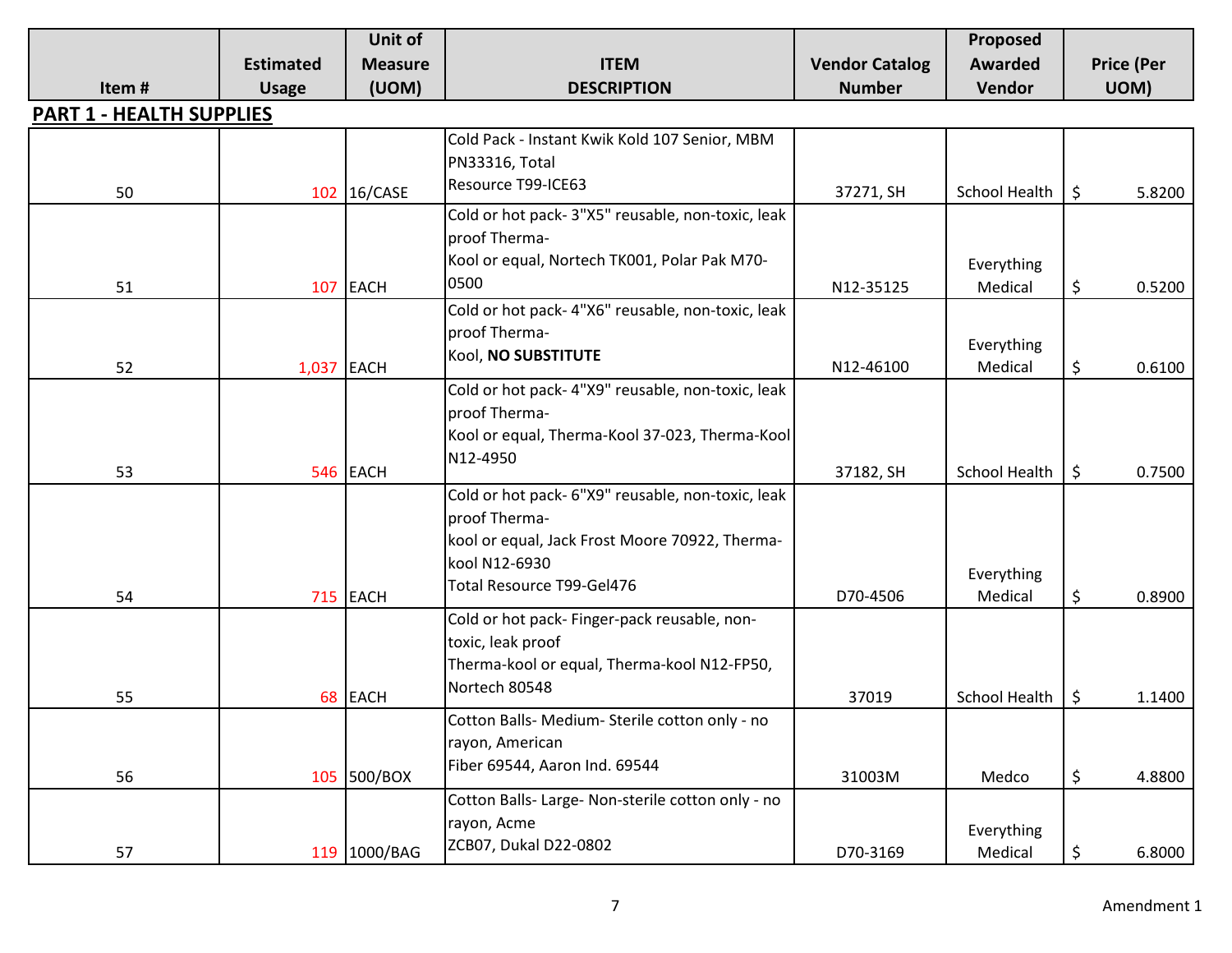|                                 |                  | Unit of          |                                                    |                       | Proposed           |                   |
|---------------------------------|------------------|------------------|----------------------------------------------------|-----------------------|--------------------|-------------------|
|                                 | <b>Estimated</b> | <b>Measure</b>   | <b>ITEM</b>                                        | <b>Vendor Catalog</b> | Awarded            | <b>Price (Per</b> |
| Item#                           | <b>Usage</b>     | (UOM)            | <b>DESCRIPTION</b>                                 | <b>Number</b>         | Vendor             | UOM)              |
| <b>PART 1 - HEALTH SUPPLIES</b> |                  |                  |                                                    |                       |                    |                   |
|                                 |                  |                  | Cotton Balls-Absorbent-Medium - Non-sterile -      |                       |                    |                   |
|                                 |                  |                  | 500/bag                                            |                       |                    |                   |
| 58                              |                  | 153 500/BAG      | <b>Kendall K10-2600</b>                            | 235257                | McKesson           | \$<br>1.6800      |
|                                 |                  |                  | Cups - Paper, pleated 3 1/4 oz, Sweetheart M-12-   |                       |                    |                   |
|                                 |                  |                  | 0450,                                              |                       |                    |                   |
| 59                              |                  | 1,056 100/SLEEVE | StraussZLP50, Sweetheart U12-0450                  |                       | <b>NO BID</b>      |                   |
|                                 |                  |                  | Cup - Medicine - 1 oz plastic, graduated,          |                       | Everything         |                   |
| 60                              |                  | 102 100/BAG      | PPL4694, Cypress 81772                             | M66-DYNP80000         | Medical            | \$<br>0.8800      |
|                                 |                  |                  | CPR mask kit - includes 1 child/1 adult mask, one- |                       |                    |                   |
|                                 |                  |                  | way valve, as                                      |                       |                    |                   |
| 61                              |                  | 51 KIT           | spec G10-MTM, Dyromed G10-7007                     | 1160117               | McKesson           | \$<br>4.2200      |
|                                 |                  |                  | Disinfectant, Control III Germacide, ready-to-use  |                       |                    |                   |
| 62                              | 102 gl           |                  |                                                    | 307418                | McKesson           | \$<br>19.5600     |
|                                 |                  |                  | Droppers, 4 inch, straight node, glass, PROFLEX#   |                       | Everything         |                   |
| 63                              |                  | $70$ ea          | G24-3509                                           | H18-400009            | Medical            | \$<br>0.5900      |
|                                 |                  |                  | Eye cup - sterile - polyethylene flexible,         |                       |                    |                   |
|                                 |                  | 6PK              | individually wrapped,                              |                       |                    |                   |
| 64                              |                  | 34   DOZEN       | Vector V10-40151                                   | 7200916               | Medco              | \$<br>1.8400      |
|                                 |                  |                  | Eye cup - non-sterile flexible, bulk package,      |                       | Everything         |                   |
| 65                              |                  | 34 100/BAG       | Vector V10-40150                                   | S14-8581              | Medical            | \$<br>1.7500      |
|                                 |                  |                  | Foam cast cover, Cramer #061900; 1/2"X12"18",      |                       |                    |                   |
|                                 |                  |                  | 2 sheets/kit,                                      |                       | Everything         |                   |
| 66                              |                  | 68 KIT           | Cramer C99-061900                                  | C99-061900            | Medical            | \$<br>19.9500     |
|                                 |                  |                  | Forceps - 3 1/2" fine point, splinter, Myco M54-   |                       |                    |                   |
|                                 |                  |                  | 0832                                               |                       |                    |                   |
| 67                              |                  | 104 EACH         |                                                    | 36242, SH             | School Health      | \$<br>0.6000      |
|                                 |                  |                  | Forceps - 4 1/2" fine point, splinter, Myco M54-   |                       |                    |                   |
|                                 |                  |                  | 0833, Trans<br>Amer 52350                          |                       |                    |                   |
| 68                              |                  | $102$ EACH       |                                                    | 36228, SH             | School Health   \$ | 0.5500            |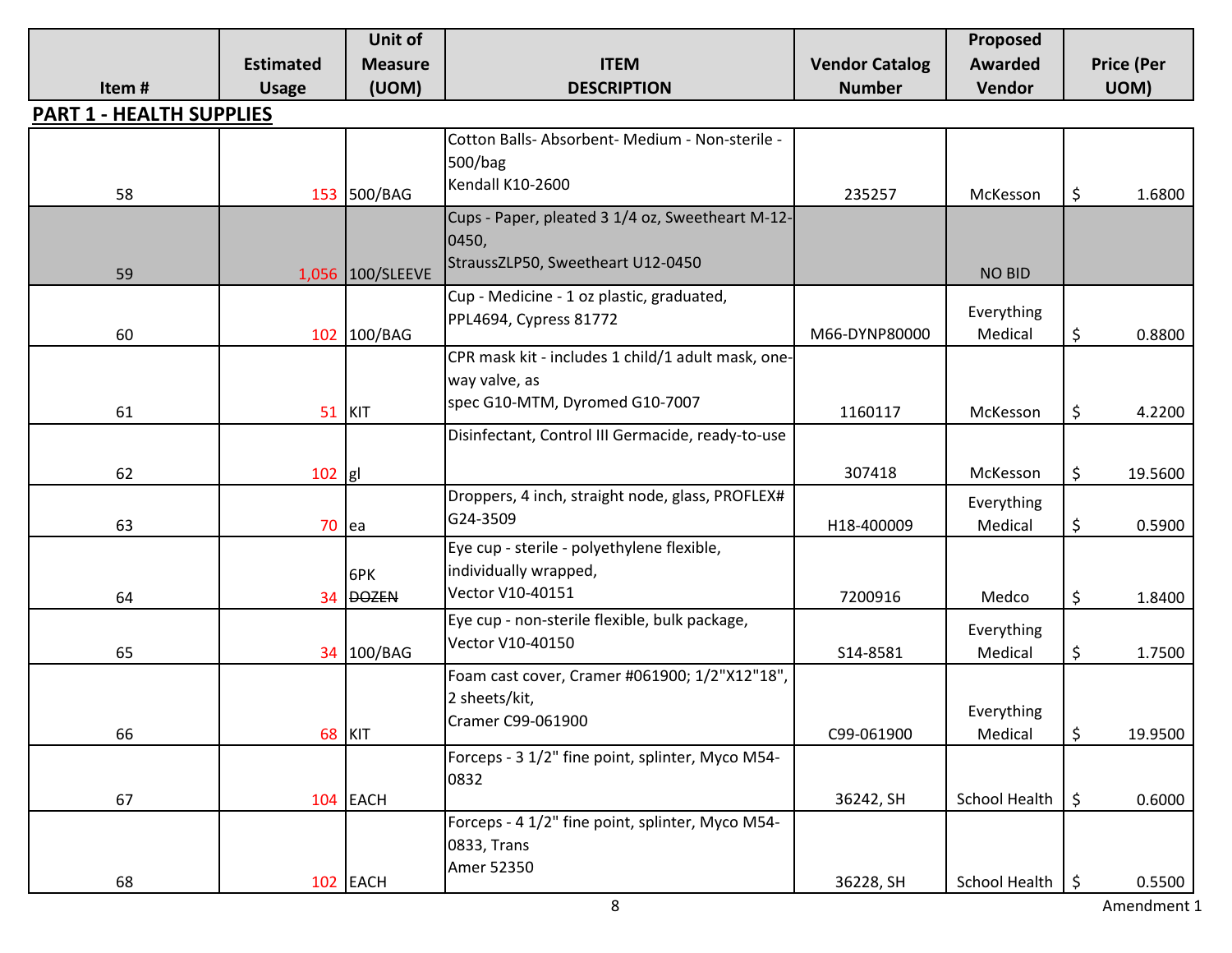|                                 |                  | Unit of         |                                                                                                                                                                                                                                         |                                                 | Proposed                  |                     |
|---------------------------------|------------------|-----------------|-----------------------------------------------------------------------------------------------------------------------------------------------------------------------------------------------------------------------------------------|-------------------------------------------------|---------------------------|---------------------|
|                                 | <b>Estimated</b> | <b>Measure</b>  | <b>ITEM</b>                                                                                                                                                                                                                             | <b>Vendor Catalog</b>                           | <b>Awarded</b>            | <b>Price (Per</b>   |
| Item#                           | <b>Usage</b>     | (UOM)           | <b>DESCRIPTION</b>                                                                                                                                                                                                                      | <b>Number</b>                                   | Vendor                    | UOM)                |
| <b>PART 1 - HEALTH SUPPLIES</b> |                  |                 |                                                                                                                                                                                                                                         |                                                 |                           |                     |
|                                 |                  |                 | Gloves - Latex exam - disposable hypoallergenic,<br>lightly<br>powdered, ambidextrous, non-sterile, small,<br>med/lrg.<br>Uniseal 023 A10-023 S, A10-023 MA10-023 L,<br>Cypress, Criterion,<br>Sempermed, District to specify size when |                                                 |                           |                     |
| 69                              |                  | 1,700 100/BOX   | ordering.                                                                                                                                                                                                                               | 921593                                          | McKesson                  | 11.0400<br>\$       |
| 70                              |                  | 1,751 100/BOX   | Gloves - Latex exam - disposable hypoallergenic,<br>unpowdered,<br>ambidextrous, non-sterile, x-sm/sm/med/lrg,<br>MBM Abc06, District to specify size when<br>ordering<br>Cypress, Shamrock 10000                                       | S20-10111-SM S20-<br>10112-MED S20-<br>10113-LG | Everything<br>Medical     | \$<br>9.9500        |
|                                 |                  |                 | Gloves - Vinyl, non-latex disposable,                                                                                                                                                                                                   |                                                 |                           |                     |
|                                 |                  | 6,919 100/BOX   | ambiextrous, unpowdered<br>sm/med/lrg/x-lrg, Cypress. District to specify size<br>when ordering.                                                                                                                                        |                                                 |                           | 3.9900              |
| 71<br>72                        |                  | 1,713 100/BOX   | Gloves-Vinyl non-latex disposable, ambidextrous,<br>lightly<br>powdered, sm/med/lrg/x-lrg, Criterion<br>#1025329, Accutouch<br>MDS191075, Cypress. District to specify size<br>when ordering.                                           | 1020145-48<br>544068                            | School Health<br>McKesson | \$<br>15.2500<br>\$ |
| 73                              |                  | 1,700 1000/CASE | Gloves - Powdered vinyl synthetic examination<br>gloves, lightly<br>powdered, ambedextrous, beaded cuff, 1000/cs,<br>evergreen,<br>Shamrock. District to specify size when ordering                                                     | 671422                                          | McKesson                  | 116.8800<br>S       |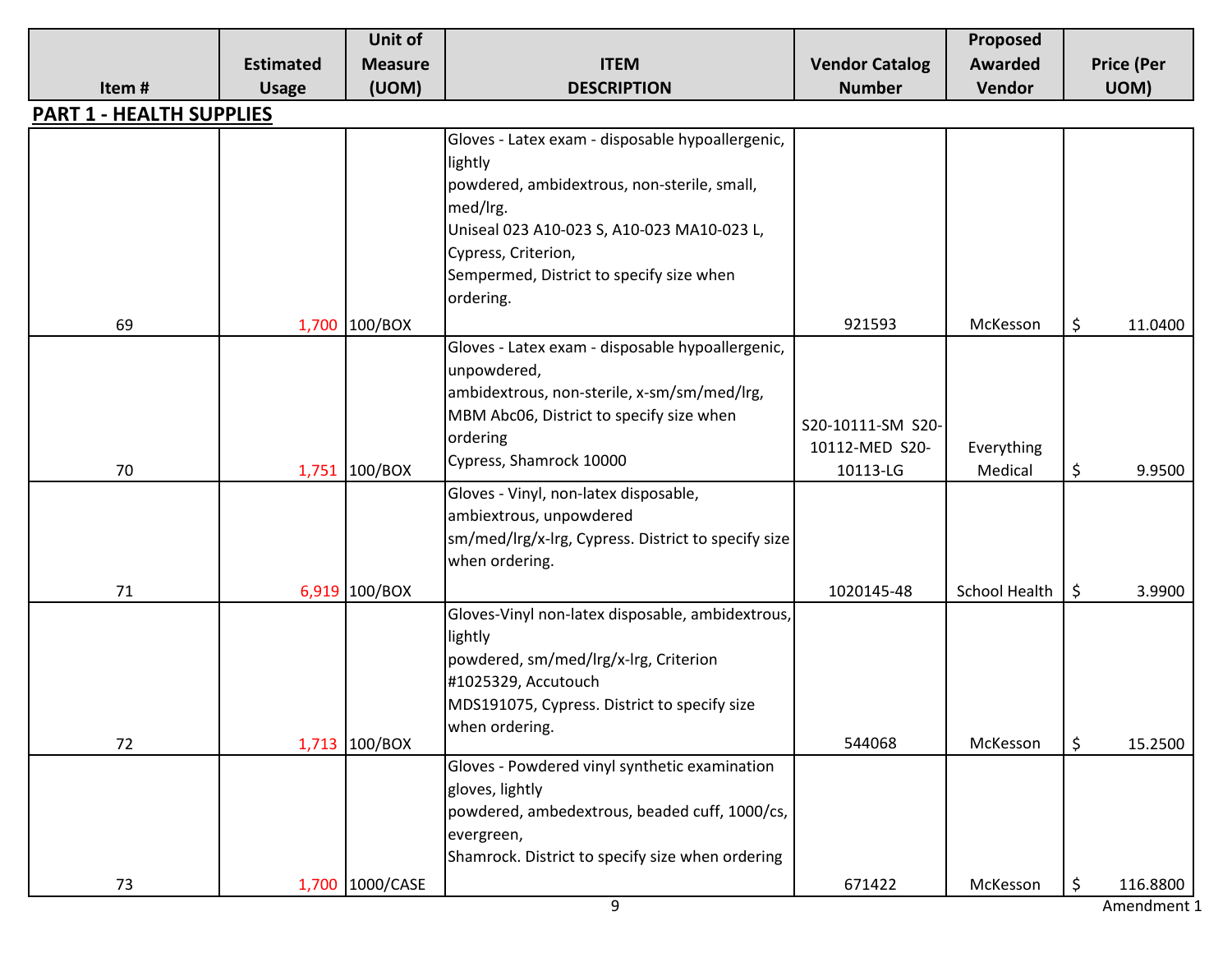|                                 |                  | Unit of        |                                                 |                       | Proposed       |                      |
|---------------------------------|------------------|----------------|-------------------------------------------------|-----------------------|----------------|----------------------|
|                                 | <b>Estimated</b> | <b>Measure</b> | <b>ITEM</b>                                     | <b>Vendor Catalog</b> | <b>Awarded</b> | <b>Price (Per</b>    |
| Item#                           | <b>Usage</b>     | (UOM)          | <b>DESCRIPTION</b>                              | <b>Number</b>         | Vendor         | UOM)                 |
| <b>PART 1 - HEALTH SUPPLIES</b> |                  |                |                                                 |                       |                |                      |
|                                 |                  |                | Gloves - Nitrile, non-latex, disposable,        |                       |                |                      |
|                                 |                  |                | ambiextrous, unpowdered, sm/med/lrg/x-lrg.      |                       |                |                      |
|                                 |                  |                | District to specify size when ordering          |                       |                |                      |
| 74                              |                  | 680 100/BOX    |                                                 | 21742-21745           | School Health  | $\vert$ \$<br>9.7000 |
|                                 |                  |                | Gloves - Poly, non-latex, for Food Service,     |                       |                |                      |
|                                 |                  |                | disposable, ambiextrous, unpowdered,            |                       |                |                      |
|                                 |                  |                | sm/med/lrg. District to specify size when       |                       |                |                      |
| 75                              |                  | 1,020 100/BOX  | ordering                                        | 724026                | McKesson       | \$<br>3.0800         |
|                                 |                  |                | Hand Sanitizer Purell Instant, 2 oz, Water Jel  |                       |                |                      |
|                                 |                  |                | 22410M                                          |                       |                |                      |
| 76                              |                  | 425 EACH       |                                                 | SGE-CA-2OZ            | Puranic        | \$<br>0.4900         |
|                                 |                  |                | Hand Sanitizer Purell, 8 oz bottle with pump    |                       |                |                      |
|                                 |                  |                |                                                 |                       |                |                      |
| 77                              | 1,743 EACH       |                |                                                 | SGE-PU-8OZ            | Puranic        | \$<br>1.3900         |
|                                 |                  |                | Hand Sanitizer Purell Waterless, 12 oz bottle   |                       |                |                      |
|                                 |                  |                | with pump, Purell                               |                       |                |                      |
|                                 |                  |                | #9659-12, Purell 75358 - NO SUBSTITUTE          |                       |                |                      |
| 78                              | 2,371            | EACH           |                                                 | 714107                | McKesson       | \$<br>5.1000         |
|                                 |                  |                | Hand Sanitizer Purell, 20 oz, #47005 or equal,  |                       |                |                      |
|                                 |                  |                | <b>Purell G99-3023</b>                          |                       |                |                      |
| 79                              | 2,726 EACH       |                |                                                 | 1020134, SH           | School Health  | \$ ا<br>5.8200       |
|                                 |                  |                | Health mask, kid, earlap, multi color, Vaulmax, |                       |                |                      |
|                                 |                  |                | 5610ECPG-                                       |                       |                |                      |
| 80                              |                  | 5,104 50/BOX   | VAULMAX, #12003530 or equal                     | KIDSMASK              | <b>JPS</b>     | \$<br>4.2500         |
|                                 |                  |                | Health mask, adult, ear loops, MCK167822,       |                       |                |                      |
|                                 |                  |                | McKesson brand or equal                         |                       |                |                      |
| 81                              |                  | 2,981 50/BOX   |                                                 | DISPOSABLEMASK        | <b>JPS</b>     | \$<br>2.5000         |
|                                 |                  |                | Heel and lace pads, Cramer or Mueller, 3"X3",   |                       |                |                      |
|                                 |                  |                | Cramer 28052M,                                  |                       | Everything     |                      |
| 82                              |                  | 34 2000/BOX    | Cramer C99-082514                               | C99-082514            | Medical        | \$<br>16.8800        |
|                                 |                  |                | 10                                              |                       |                | Amendment 1          |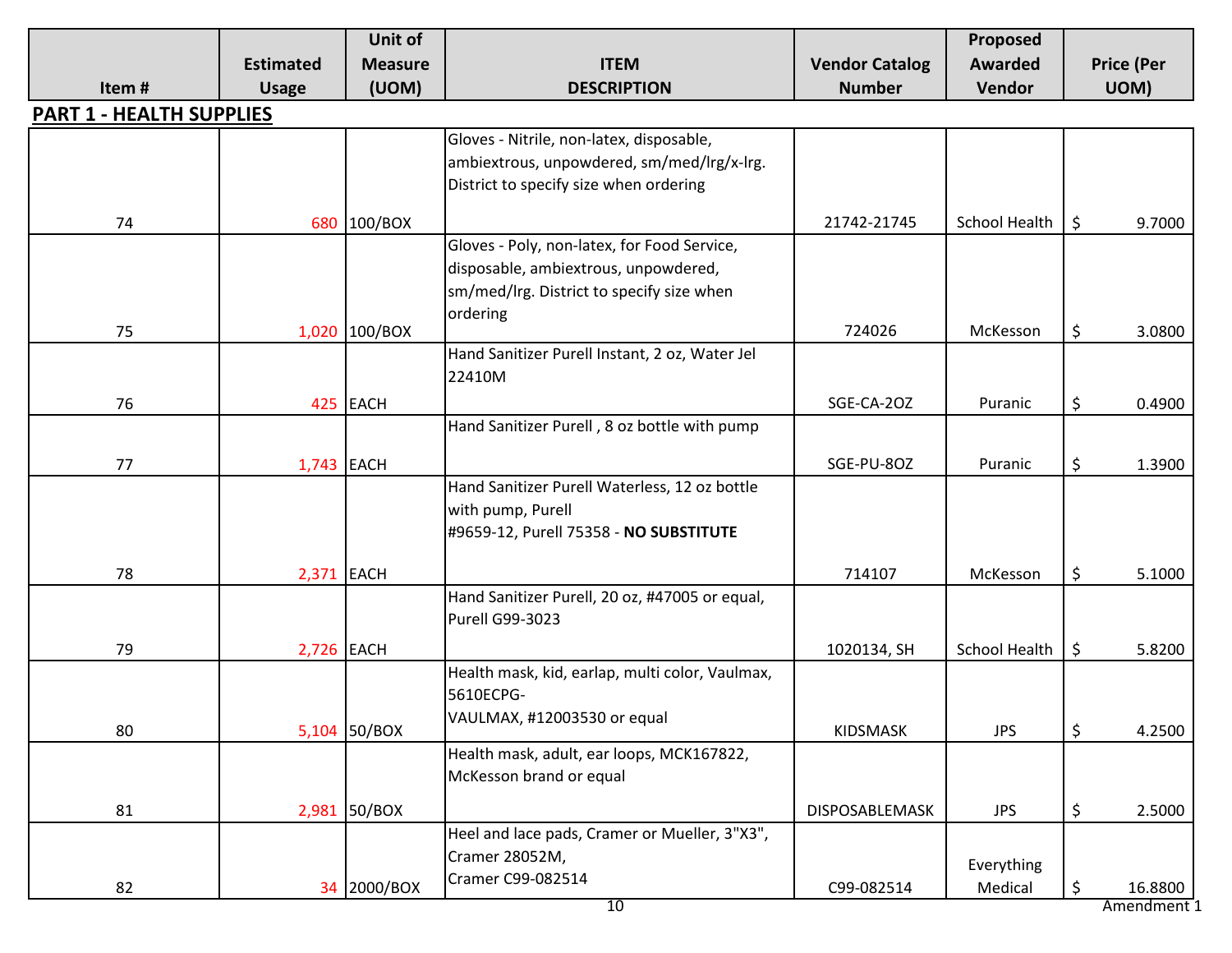|                                 |                  | Unit of        |                                                                            |                       | Proposed              |                               |
|---------------------------------|------------------|----------------|----------------------------------------------------------------------------|-----------------------|-----------------------|-------------------------------|
|                                 | <b>Estimated</b> | <b>Measure</b> | <b>ITEM</b>                                                                | <b>Vendor Catalog</b> | <b>Awarded</b>        | <b>Price (Per</b>             |
| Item#                           | <b>Usage</b>     | (UOM)          | <b>DESCRIPTION</b>                                                         | <b>Number</b>         | Vendor                | UOM)                          |
| <b>PART 1 - HEALTH SUPPLIES</b> |                  |                |                                                                            |                       |                       |                               |
|                                 |                  |                | KimWipes, Delicate task Kimtech science wipers                             |                       |                       |                               |
|                                 |                  |                | 14 2/3" x 16 3/5", Kimtech# 34256                                          |                       |                       |                               |
| 83                              |                  | 34 140/pk      |                                                                            | 724834                | McKesson              | \$<br>7.6200                  |
|                                 |                  |                | Pad, gauze - 2"X2", 12-ply, sterile, ZGP02, Dukal                          |                       |                       |                               |
|                                 |                  |                | D22-1212,<br>Tempo Medical 2212                                            |                       | Everything            |                               |
| 84                              |                  | 46 100/BOX     |                                                                            | D70-3352              | Medical               | \$<br>2.3900                  |
|                                 |                  |                | Pad, gauze - 3"X3", 12-ply, sterile, ZGP04, Dukal<br>D22-1312              |                       | Everything            |                               |
| 85                              |                  | 85 100/BOX     |                                                                            | D70-3353              | Medical               | \$<br>3.0900                  |
|                                 |                  |                | Pad, gauze - 4"X4", 12-ply, sterile, Dukal D22-<br>1412                    |                       | Everything            |                               |
| 86                              |                  | 71 100/BOX     |                                                                            | D70-3354              | Medical               | \$<br>4.7900                  |
|                                 |                  |                | Pad - Telfa - 2"X3" - Sterile non-adherent pad,                            |                       |                       |                               |
| 87                              |                  | 46 100/BOX     | Swift S60-35023                                                            | 27531, SH             | School Health         | 3.1800<br>\$                  |
|                                 |                  |                | Pad - Telfa - 3"X4" - Sterile non-adherent pad,                            |                       |                       |                               |
|                                 |                  |                | Swift S-60 25034<br>Moore 10776, Swift S60-35034                           |                       | Everything            |                               |
| 88                              |                  | 39 100/BOX     |                                                                            | D70-3434              | Medical               | \$<br>5.2800                  |
|                                 |                  |                | Pen light - Doctor's diagnostic light, disposable,<br><b>School Health</b> |                       |                       |                               |
|                                 |                  |                | #90-071 or equal, Adlight A36-0351, Moore                                  |                       |                       |                               |
| 89                              |                  | $70$ 6/BOX     | 81238                                                                      | D70-4781              | Everything<br>Medical | 3.9500                        |
|                                 |                  |                | Petroleum jelly, York 43047, Perrigo X36-0834                              |                       |                       | \$                            |
| 90                              |                  | 68 3.75 oz/JAR |                                                                            | 264866                | Medco                 | \$<br>1.1700                  |
|                                 |                  |                | Petroleum jelly, ZMX68, Vi-Bon 73034, Major                                |                       |                       |                               |
| 91                              |                  | 37 13oz/JAR    | Pharm. 86668                                                               | D70-1147 15OZ JAR     | Everything<br>Medical |                               |
|                                 |                  |                | Petroleum jelly, Clay Park Moore, 7062/EFC                                 |                       |                       | \$<br>2.1500                  |
|                                 |                  |                | 0053-51, Denison                                                           |                       |                       |                               |
| 92                              |                  | 442 1 oz       | Labs Y293365, Denison Lab X293365                                          | 1128576               | McKesson              | \$<br>0.5300                  |
|                                 |                  |                | Phisoderm, W1573, Phisoderm X763124,                                       |                       |                       |                               |
| 93                              |                  | 81 6oz/BOTTLE  | McKesson 68259<br>11                                                       | 54001M                | Medco                 | \$<br>Amercoment <sup>1</sup> |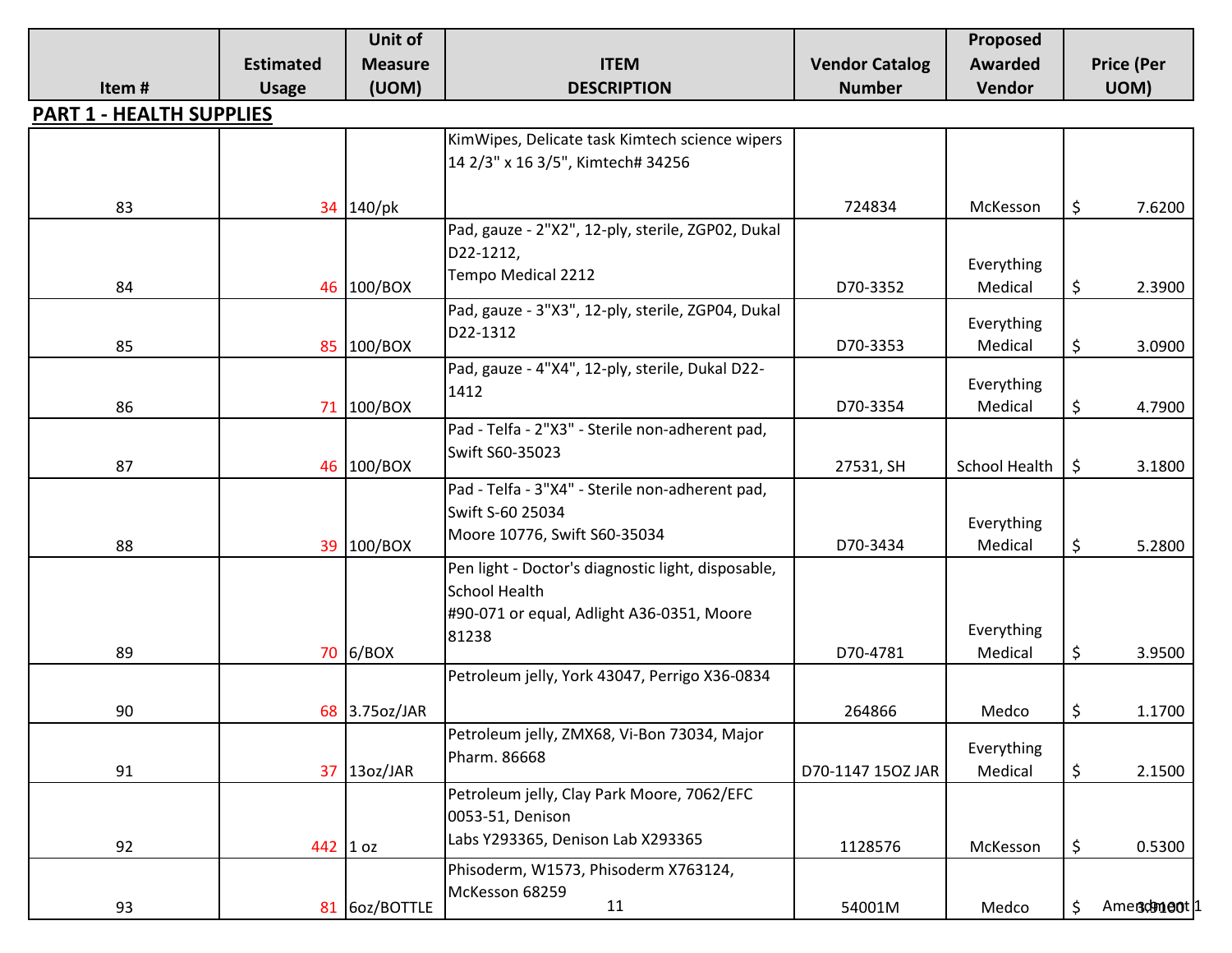|                                 |                  | Unit of         |                                                                               |                       | Proposed              |                   |
|---------------------------------|------------------|-----------------|-------------------------------------------------------------------------------|-----------------------|-----------------------|-------------------|
|                                 | <b>Estimated</b> | <b>Measure</b>  | <b>ITEM</b>                                                                   | <b>Vendor Catalog</b> | <b>Awarded</b>        | <b>Price (Per</b> |
| Item#                           | <b>Usage</b>     | (UOM)           | <b>DESCRIPTION</b>                                                            | <b>Number</b>         | Vendor                | UOM)              |
| <b>PART 1 - HEALTH SUPPLIES</b> |                  |                 |                                                                               |                       |                       |                   |
|                                 |                  |                 | Pins - Safety - No. 1, Grafco G24-1039, Mabis                                 |                       |                       |                   |
|                                 |                  |                 | 52917, Grafco                                                                 |                       | Everything            |                   |
| 94                              |                  | 36 144/PKG      | G24-3D39-1C                                                                   | G24-3039-1C           | Medical               | \$<br>1.3900      |
|                                 |                  |                 | Pins - Safety - No. 2, Grafco G24-2039, Mabis<br>52918, Grafco<br>G24-3039-2C |                       | Everything            |                   |
| 95                              |                  | 38 144/PKG      |                                                                               | G24-3039-2C           | Medical               | \$<br>1.6200      |
| 96                              |                  | 65 144/PKG      | Pins - Safety - No. 3 Grafco G24-3039-3C, Mabis<br>52919                      | 90026                 | School Health         | \$<br>1.6500      |
|                                 |                  |                 | Pins - Safety - Assorted Sizes 0-3, PR004, Sona                               |                       |                       |                   |
| 97                              |                  | 39 125/PKG      | U12-SP125                                                                     | 90027                 | School Health         | \$<br>2.0700      |
| 98                              |                  | 34 EACH         | Shears - Super Pro/Super Shears, chromed steel<br>9" long,<br>Medco 75270     | M54-875-8             | Everything<br>Medical | \$<br>8.8500      |
|                                 |                  |                 | Scissors - bandage stainless steel, 5 1/2", Myco                              |                       |                       |                   |
| 99                              |                  | 39 EACH         | M54-0874,<br>Medco 48005M                                                     | 36223, SH             | School Health         | \$<br>1.0100      |
| 100                             |                  | 34 EACH         | Scissors - bandage stainless steel, 7 1/4" ZB507,<br>Myco M54-0875            | 36224, SH             | School Health         | $\zeta$<br>1.6400 |
|                                 |                  |                 | Skin Lube Ointment,; 25lb pail, Cramer #192542,                               |                       |                       |                   |
| 101                             |                  | 34 EACH         | Cramer<br>1341190, Cramer C99-192542                                          | 43076                 | School Health         | \$<br>123.4500    |
|                                 |                  |                 | Skin Lube Ointment, 1lb jar, Cramer or equal                                  |                       |                       |                   |
| 102                             |                  | 34 EACH         |                                                                               | 081595883             | Medco                 | \$<br>5.8500      |
|                                 |                  |                 | Soap, liquid, antibacterial, 7.5 oz, with pump,<br>Dial                       |                       |                       |                   |
|                                 |                  |                 | <b>NO SUBSTITUTE</b>                                                          |                       | Everything            |                   |
| 103                             |                  | <b>448 EACH</b> |                                                                               | D12-84014             | Medical               | \$<br>2.5900      |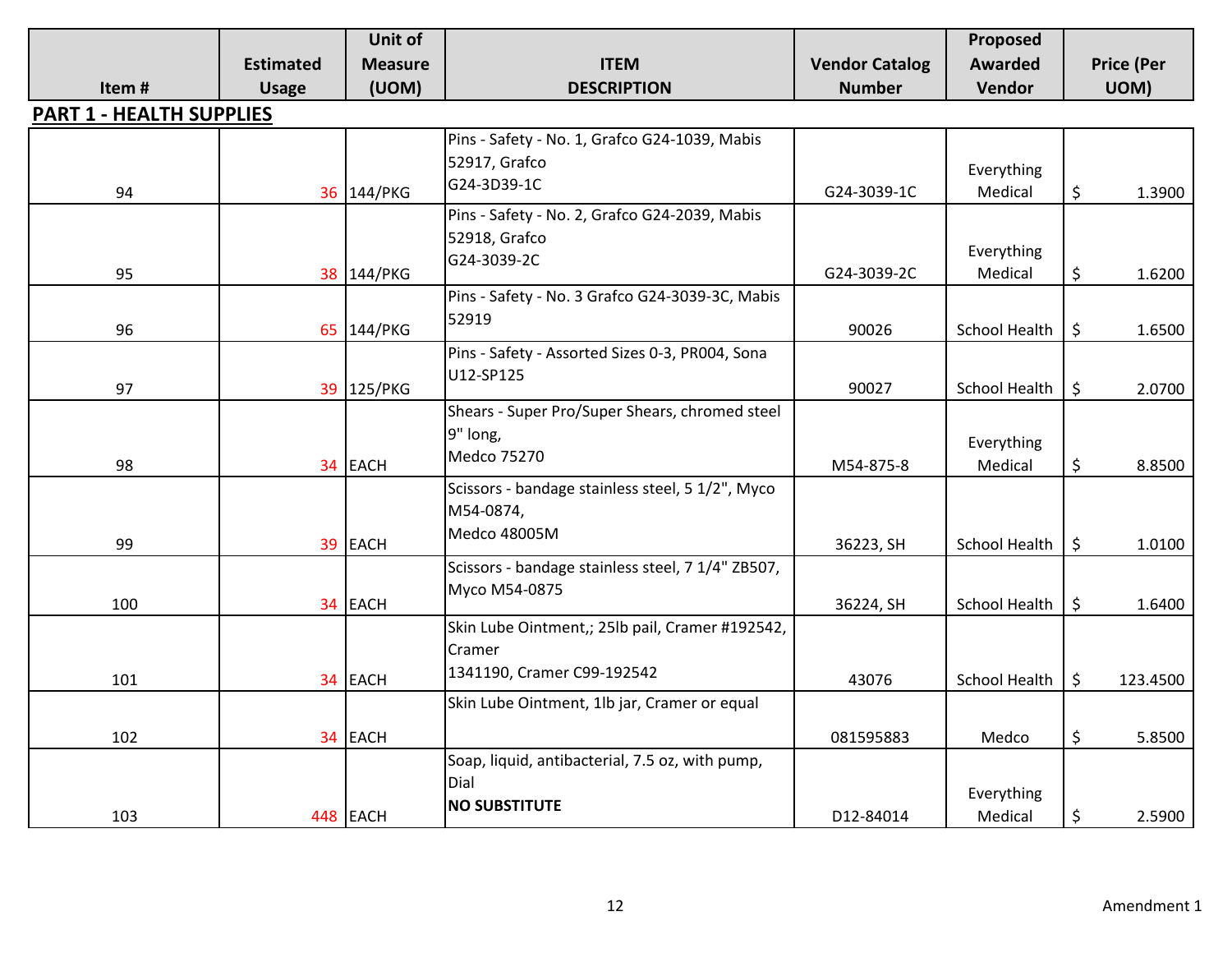|                                 |                  | Unit of        |                                                                                                                     |                       | Proposed              |                   |
|---------------------------------|------------------|----------------|---------------------------------------------------------------------------------------------------------------------|-----------------------|-----------------------|-------------------|
|                                 | <b>Estimated</b> | <b>Measure</b> | <b>ITEM</b>                                                                                                         | <b>Vendor Catalog</b> | <b>Awarded</b>        | <b>Price (Per</b> |
| Item#                           | <b>Usage</b>     | (UOM)          | <b>DESCRIPTION</b>                                                                                                  | <b>Number</b>         | Vendor                | UOM)              |
| <b>PART 1 - HEALTH SUPPLIES</b> |                  |                |                                                                                                                     |                       |                       |                   |
|                                 |                  |                | Soap, liquid, germicidal antibacterial for washing<br>hands and<br>wounds, Hibiclens X303750, Hibiclens 37892       |                       |                       |                   |
| 104                             |                  | 102 1 GALLON   | Hibiclens only. NO SUBSTITUTE                                                                                       | 34079                 | <b>School Health</b>  | \$<br>46.3800     |
| 105                             |                  | 102 1 GALLON   | Soap, liquid, antimicrobial, D12-1002, Dial brand<br>or equal                                                       | D12-88047             | Everything<br>Medical | \$<br>11.9500     |
| 106                             |                  | 68 34/TUBE     | Specula, disposable pneumatic, operating and<br>consulting<br>otoscope, 4.0 mm, 34/tube, Welch Allyn G24-<br>52434U | 555857                | Medco                 | \$<br>1.2900      |
| 107                             |                  | 58 12/PKG      | Splints, 12", cardboard with foam, United U10-<br>0012                                                              | 1112388               | McKesson              | \$<br>3.8400      |
| 108                             |                  | 47 12/PKG      | Splints, 18", cardboard with foam, United U10-<br>0018                                                              | 1112389               | McKesson              | \$<br>5.2800      |
| 109                             |                  | 34 200/BAG     | Sponges, gauze, 2"X2", 12-ply, non-sterile,<br>Hermitage ZGP321,<br>Dukal D22-8506                                  | 27535, SH             | School Health         | \$<br>0.8800      |
| 110                             |                  | 124 200/BAG    | Sponges, gauze, 3"X3", 12-ply, non-sterile,<br>Hermitage ZGP331,<br>Dukal D22-8508                                  | 27534, SH             | School Health         | \$<br>1.5300      |
| 111                             |                  | 34 200/BAG     | Sponges, gauze, 4"X4", 12-ply, non-sterile,<br>Hermitage ZGP341,<br>Dukal D22-8510                                  | 27533, SH             | School Health         | \$<br>2.6800      |
| 112                             |                  | 40 12 ROLL/CS  | Table paper roll, examination table, 18"X225 ft,<br>smooth,<br>12 roll/cs, Avalon A20-513                           | 919573                | McKesson              | \$<br>26.7400     |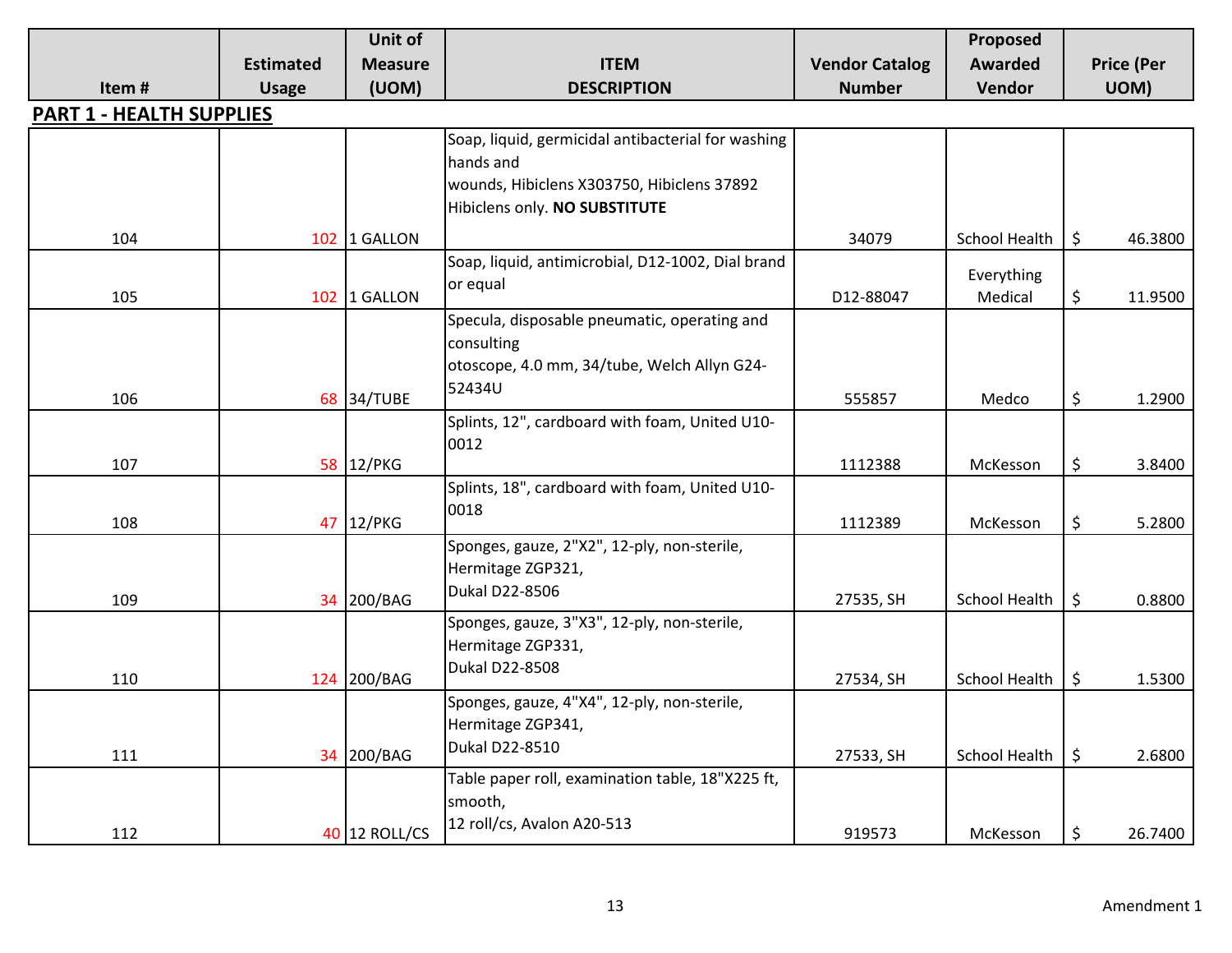|                                 |                  | Unit of         |                                                                                                                         |                       | Proposed                    |                   |
|---------------------------------|------------------|-----------------|-------------------------------------------------------------------------------------------------------------------------|-----------------------|-----------------------------|-------------------|
|                                 | <b>Estimated</b> | <b>Measure</b>  | <b>ITEM</b>                                                                                                             | <b>Vendor Catalog</b> | <b>Awarded</b>              | <b>Price (Per</b> |
| Item#                           | <b>Usage</b>     | (UOM)           | <b>DESCRIPTION</b>                                                                                                      | <b>Number</b>         | Vendor                      | UOM)              |
| <b>PART 1 - HEALTH SUPPLIES</b> |                  |                 |                                                                                                                         |                       |                             |                   |
|                                 |                  |                 | Table paper roll, examination table 18"X225 ft,<br><b>School Health</b><br>Supply #34-234, 21-038 or equal, Avalon A20- |                       |                             |                   |
| 113                             |                  | 162 ROLL        | 513                                                                                                                     | 919573                | McKesson                    | \$<br>2.2300      |
|                                 |                  |                 | Table paper roll, examination table, 21"X225 ft,<br>Strauss CA8018,                                                     |                       |                             |                   |
| 114                             |                  | <b>102 ROLL</b> | Avalon A20-517                                                                                                          | 21161                 | School Health               | \$<br>2.4300      |
| 115                             |                  | 82 ROLL         | Tape, adhesive, 1/2"X5yds waterproof, plastic<br>cartridge,<br>Tape-O ZST06, Tape-O 6988418, Tape-O T30-<br>5360        | D70-3653              | Everything<br>Medical       | \$<br>0.6800      |
| 116                             |                  | 90 ROLL         | Tape, adhesive, 1"X5 yds waterproof, plastic<br>cartridge, ZST07,<br>Tape-O 6985919, Tape-O T30-5210                    | D70-3654              | Everything<br>Medical       | \$<br>0.9500      |
|                                 |                  |                 | Tape, adhesive, 1/2"X10 yds, waterproof, plastic<br>cartridge,<br>ZST10, Tape-O 6984725, Tape-O T30-0190                |                       | Everything                  |                   |
| 117                             | 77               | ROLL            |                                                                                                                         | D70-3655              | Medical                     | \$<br>0.8900      |
| 118                             |                  | 85 ROLL         | Tape, adhesive, 1"X10 yds, waterproof, plastic<br>cartridge, ZST11<br>Tape-O T30-0126, Tape-O 698-4003                  | D70-3656              | Everything<br>Medical       | \$<br>1.3600      |
| 119                             |                  | 34 EACH         | Tape, adherent spray, 8oz, aerosol can, Mission<br>S.T.A.<br>Mission M62-y80, Cramer QDA                                | C99-171531            | Everything<br>Medical       | \$<br>6.9600      |
| 120                             |                  | 34 EACH         | Tape, adherent/pre-tape spray, 10oz., Mueller or<br>equal                                                               | M99-200902            | Everything<br>Medical       | \$<br>5.9000      |
| 121                             |                  | 41 12/BOX       | Tape, Dermalite Paper, 1"X10 yds with<br>dispenser, 3MTM15301<br>3M M52-1535-1                                          | 28497                 | School Health $\frac{1}{5}$ | 4.9900            |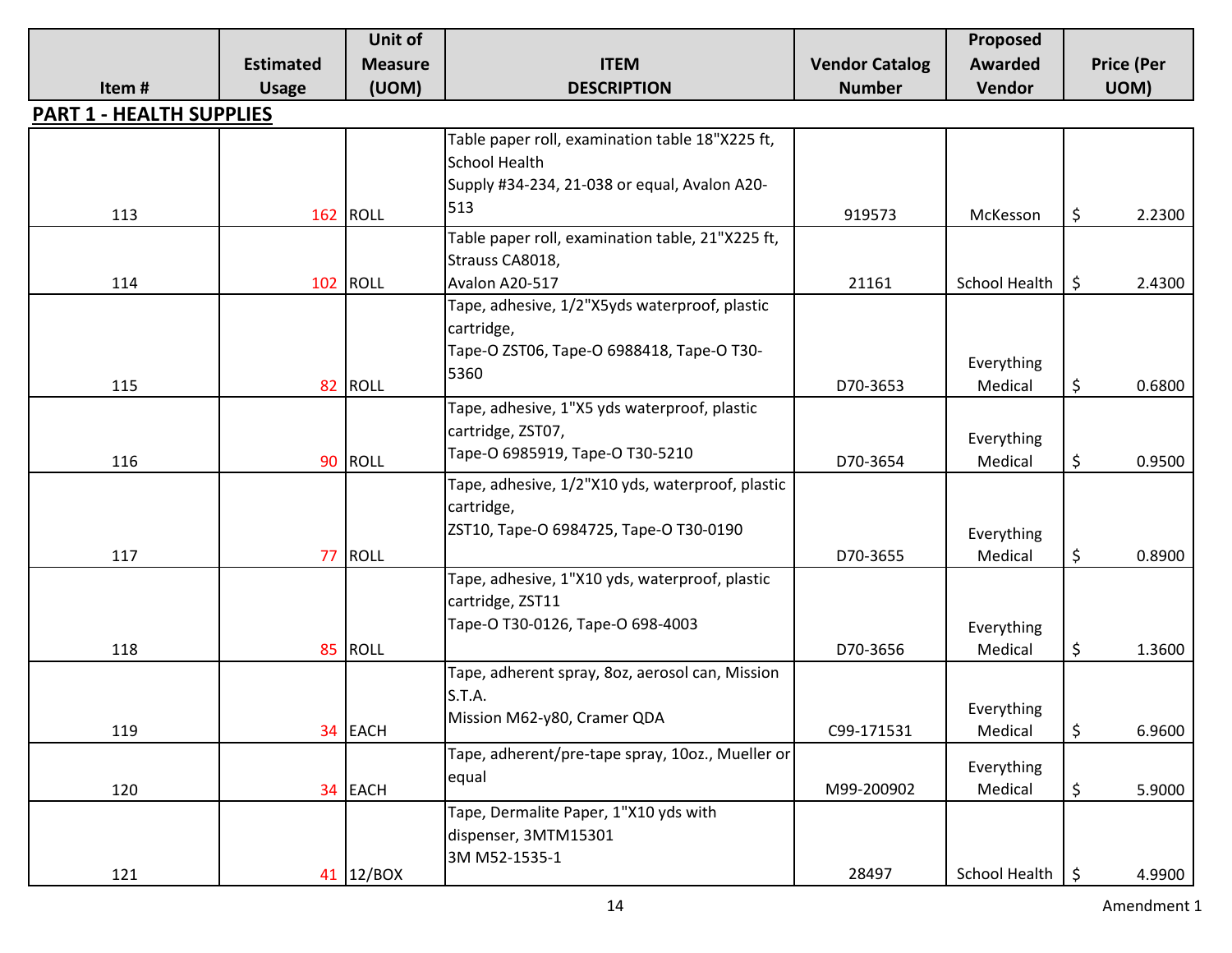|                                 |                  | Unit of        |                                                                                                                                                  |                       | Proposed              |                   |
|---------------------------------|------------------|----------------|--------------------------------------------------------------------------------------------------------------------------------------------------|-----------------------|-----------------------|-------------------|
|                                 | <b>Estimated</b> | <b>Measure</b> | <b>ITEM</b>                                                                                                                                      | <b>Vendor Catalog</b> | <b>Awarded</b>        | <b>Price (Per</b> |
| Item#                           | <b>Usage</b>     | (UOM)          | <b>DESCRIPTION</b>                                                                                                                               | <b>Number</b>         | Vendor                | UOM)              |
| <b>PART 1 - HEALTH SUPPLIES</b> |                  |                |                                                                                                                                                  |                       |                       |                   |
|                                 |                  |                | Tape, Leukotape P 1 1/2"X15 yds, (BSN-JOBST),<br>leukotape<br>B22-76168                                                                          |                       |                       |                   |
| 122                             |                  | 34 ROLL        |                                                                                                                                                  | 28105                 | School Health         | \$<br>6.1200      |
| 123                             |                  | 36 EACH        | Tape, non-woven dressing retention tape, 4"X10<br>yd                                                                                             | 1087972               | McKesson              | \$<br>9.5300      |
|                                 |                  |                | Tape, Zonas Porous 1", Johnson & Johnson                                                                                                         |                       |                       |                   |
| 124                             |                  | 34 12/BOX      |                                                                                                                                                  | D70-3587              | Everything<br>Medical | \$<br>8.9500      |
|                                 |                  |                | Tape, Zonas Porous 1/2", Johnson & Johnson,<br>Dynarex Porous Tape, D70-3586                                                                     |                       |                       |                   |
| 125                             |                  | 34 24/BOX      |                                                                                                                                                  | 813822                | McKesson              | \$<br>4.7000      |
| 126                             |                  | 34 12 BX/CS    | Tape, Zonas Porous 1/2"X10 yds, 12 boxes/cs; 24<br>rools/bx,<br>Johnson & Johnson #5103, J&J 26226, J&J J18-<br>5103 (District specify quantity) | D70-3586              | Everything<br>Medical | \$<br>97.4500     |
| 127                             |                  | 68 100/BOX     | Thermometer probe covers, Steritemp S44-<br>D1002, fits digital<br>thermometer 012-101MC, Sanitherm M12-D100-<br>$\overline{2}$                  | V50-08322             | Everything<br>Medical | \$<br>2.1500      |
| 128                             |                  | 68 200/BOX     | Thermometer probe covers, Therm PLK, T40-<br>PC800, Welch Allyn<br>Thermoscan 678-2442 Thermoscan - NO<br><b>SUBSTITUTE</b>                      | 1002774               | McKesson              | \$<br>15.2400     |
| 129                             |                  | 108 1000/BOX   | Thermometer probe covers, W. Allyn Moore,<br>Welch Allyn T40-<br>05031, Welch Allyn 840-2661, Welch Sure Temp-<br><b>NO SUBSTITUTE</b>           | 21394                 | School Health   \$    | 38.7900           |
| 130                             |                  | 68 100/BOX     | Thermometer, Tempa-dot single use, fhrenheit,<br>sterile,<br>Tmpadot OR002, Nex Temp M40-1112                                                    | 982570                | McKesson              | 20.1300<br>\$     |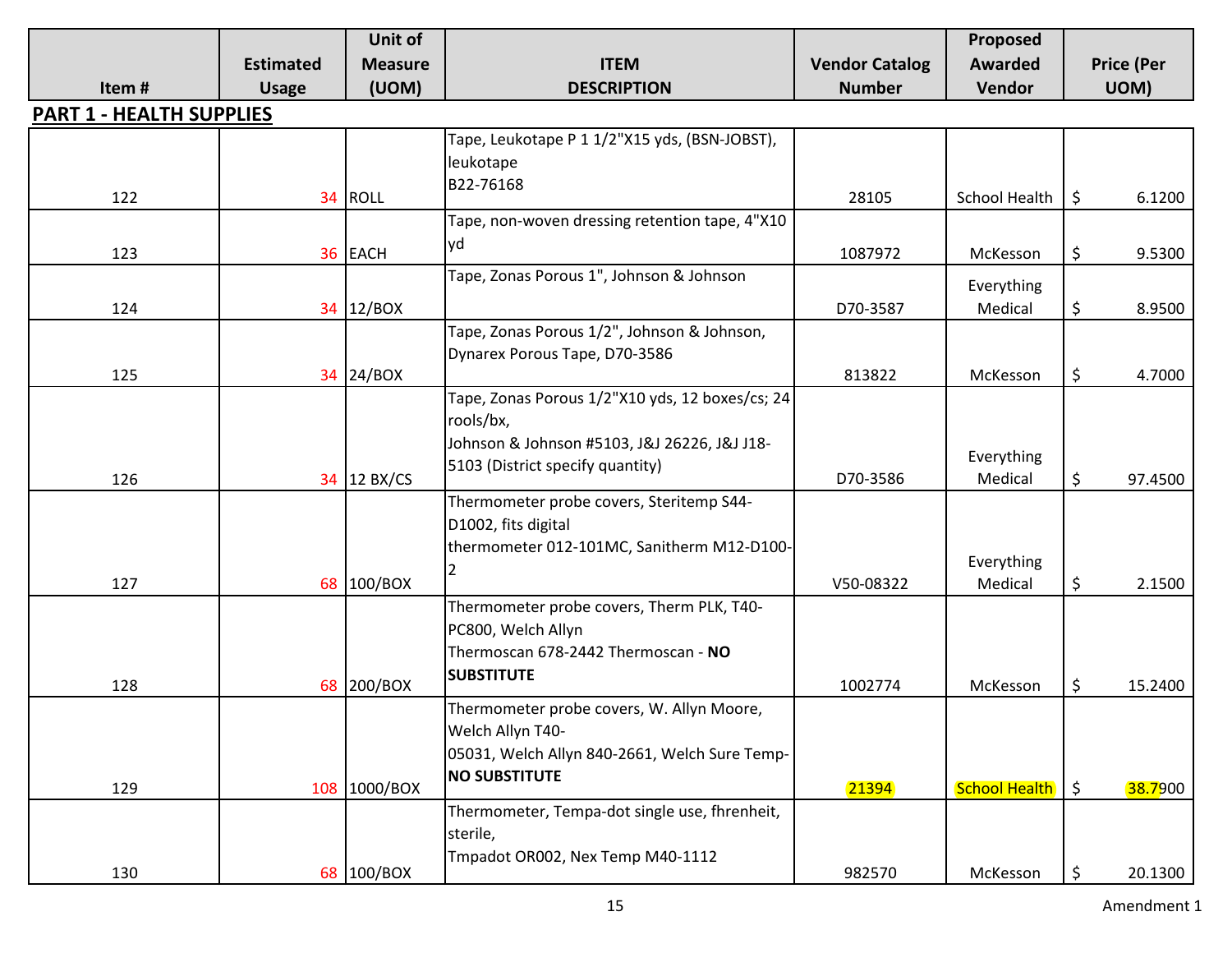| <b>ITEM</b><br><b>Awarded</b><br><b>Estimated</b><br><b>Measure</b><br><b>Vendor Catalog</b> |                    | <b>Price (Per</b> |
|----------------------------------------------------------------------------------------------|--------------------|-------------------|
| (UOM)<br><b>DESCRIPTION</b><br><b>Number</b><br>Vendor<br>Item#<br><b>Usage</b>              |                    | UOM)              |
| <b>PART 1 - HEALTH SUPPLIES</b>                                                              |                    |                   |
| Thermometer, Vera-temp, Non-contact, DET-                                                    |                    |                   |
| 306<br>131<br>104 EACH<br>7103017<br>Medco                                                   | \$                 | 20.3800           |
| Tongue depressors, junior size, 500/bx, Moore                                                |                    |                   |
| 69616, Amsino                                                                                |                    |                   |
| A60-0020<br>132<br>107 500/BOX<br>90866<br>School Health                                     | \$                 | 4.5900            |
| Tongue Depressors, wood senior size, Solon S30-                                              |                    |                   |
| F322, Moore<br>Everything                                                                    |                    |                   |
| 69617, Amsino A60-0019<br>271 500/BOX<br>133<br>D70-4312<br>Medical                          | \$                 | 4.8000            |
| Vomit Bags, School Nurse #13477 or equiv                                                     |                    |                   |
| Everything                                                                                   |                    |                   |
| 68 20/bx<br>Medical<br>134<br>S90-2110014                                                    | \$                 | 17.5000           |
| Wipes, baby, unscented, non-toxic, Huggies or                                                |                    |                   |
| equal PDI<br>P38-132EO, PDI P38-233XT                                                        |                    |                   |
| 926 80/PKG<br>135<br>School Health<br>1003421, SH                                            | $\zeta$            | 1.4800            |
| Wipes, disinfecting, any scent, Clorox only - NO                                             |                    |                   |
| Everything<br><b>SUBSTITUTE</b><br>6,528 75/PKG<br>C10-01656<br>136<br>Medical               | \$                 | 5.4500            |
| Wipe towelettes, cleansing, antiseptic,                                                      |                    |                   |
| benzalkonium, Triad                                                                          |                    |                   |
| Everything<br>31964-PS135, Triad 68535, Moore 68535                                          |                    |                   |
| 926 100/BOX<br>137<br>D70-1303<br>Medical                                                    | \$                 | 1.8500            |
| Calamine Lotion-Non-phenolated, Must have                                                    |                    |                   |
| current expire date and 1 year shelf life from<br>date of                                    |                    |                   |
| shipment. School Health 43394<br>Everything                                                  |                    |                   |
| 138<br>$51$ 60z btl<br>V40-39682<br>Medical                                                  | \$                 | 1.9500            |
| Calagel, anti-itch gel, 6oz, 37995M                                                          |                    |                   |
| $61$ 60z btl<br>139<br>931230<br>McKesson                                                    | \$                 | 2.4800            |
| AED Pads, Adult G5 plus                                                                      |                    |                   |
| 55950<br>School Health<br>140<br>$77$ ea                                                     | \$                 | 56.8200           |
| AED Battery Lithium G3 plus, 54235                                                           |                    |                   |
| 54235<br>School Health<br>141<br>$17$ ea                                                     | $\ddot{\varsigma}$ | 264.7100          |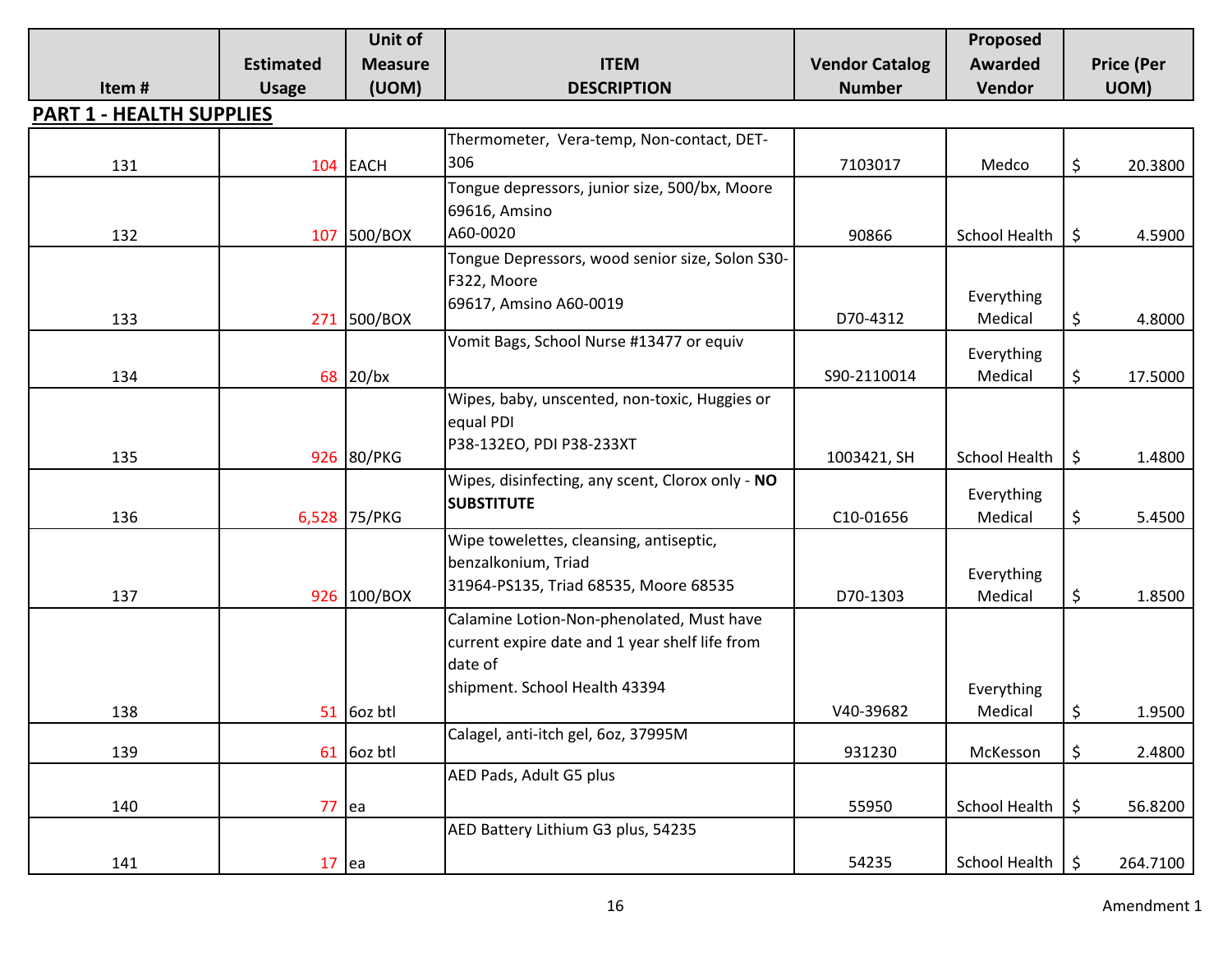|                                            |                  | Unit of        |                                                                    |                       | Proposed             |                   |
|--------------------------------------------|------------------|----------------|--------------------------------------------------------------------|-----------------------|----------------------|-------------------|
|                                            | <b>Estimated</b> | <b>Measure</b> | <b>ITEM</b>                                                        | <b>Vendor Catalog</b> | <b>Awarded</b>       | <b>Price (Per</b> |
| Item#                                      | <b>Usage</b>     | (UOM)          | <b>DESCRIPTION</b>                                                 | <b>Number</b>         | Vendor               | UOM)              |
| <b>PART 1 - HEALTH SUPPLIES</b>            |                  |                |                                                                    |                       |                      |                   |
|                                            |                  |                | AED Battery Lithium G5 plus, 55858                                 |                       |                      |                   |
| 142                                        | 17               | lea            |                                                                    | 55858                 | School Health        | \$<br>274.8100    |
|                                            |                  |                | Reusable/Washable Masks                                            |                       |                      |                   |
| 143                                        | $1,743$ ea       |                |                                                                    | 1020126               | <b>School Health</b> | \$<br>0.5000      |
|                                            |                  |                | Protective Procedure Adult Gown, Disposable,                       |                       |                      |                   |
| 144                                        | 357              | 10/bag         | <b>CYPRESS EXIGSP4001</b>                                          | 763992                | McKesson             | \$<br>14.9000     |
|                                            |                  | 5BG            | Face Shield, Anti-fog, Market Lab # 7044                           |                       |                      |                   |
| 145                                        | 1,037            | <sub>ea</sub>  |                                                                    | 7201902               | Medco                | \$<br>1.6580      |
|                                            |                  |                | Clear Mouth Masks, Youth                                           |                       |                      |                   |
| 146                                        |                  | 425 5/bag      |                                                                    | 1020168               | School Health        | \$<br>12.5000     |
|                                            |                  |                | Clear Mouth Mask, Adult                                            |                       |                      |                   |
| 147                                        |                  | 425 5/bag      |                                                                    | 1020117               | <b>School Health</b> | \$<br>12.5000     |
|                                            |                  |                | Cloth Drape for Faceshields                                        |                       |                      |                   |
| 148                                        | $85$ ea          |                |                                                                    |                       | <b>NB</b>            | <b>NB</b>         |
| <b>PART 2 - ATHLETIC TRAINING SUPPLIES</b> |                  |                |                                                                    |                       |                      |                   |
|                                            |                  |                | Adhesive foam rubber 1/4"X6"X72", Arrowhead                        |                       |                      |                   |
|                                            |                  |                | A48-PFIYA,                                                         |                       |                      |                   |
|                                            |                  |                | Aetna A30-953096, Moore 09237                                      |                       | Everything           |                   |
| $\mathbf{1}$                               |                  | 34 ROLL        |                                                                    | A30-953096            | Medical              | \$<br>7.9500      |
|                                            |                  |                | Bottle, plastic with squirt top, 4 oz, G18-0086,<br>Medco 21100,   |                       |                      |                   |
|                                            |                  |                | <b>United G18-0086</b>                                             |                       | Everything           |                   |
| $\overline{2}$                             |                  | 49 EACH        |                                                                    | G18-0086              | Medical              | \$<br>0.8900      |
|                                            |                  |                | Bottle, wide mouth, 1 quart squeeze with                           |                       |                      |                   |
|                                            |                  |                | push/pull lids,<br>Gatorade38081 or equal, Mueller M99-020601,     |                       |                      |                   |
|                                            |                  |                | Cramer 21090, Bottles only                                         |                       |                      |                   |
| $\mathbf{3}$                               |                  | 34 6/CASE      |                                                                    | 1006062               | School Health        | 2.9600<br>\$      |
|                                            |                  |                | Crutches, aluminum, light weight quick-fit rubber                  |                       |                      |                   |
|                                            |                  |                | tips, hand grip<br>sand arm pads, X-lg adult size, Temco G24-3611, |                       |                      |                   |
|                                            |                  |                | Nova N18-3611                                                      |                       |                      |                   |
| 4                                          |                  | 34 PAIR        |                                                                    | 7100180               | Medco                | \$<br>9.5900      |
|                                            |                  |                | 17                                                                 |                       |                      | Amendment 1       |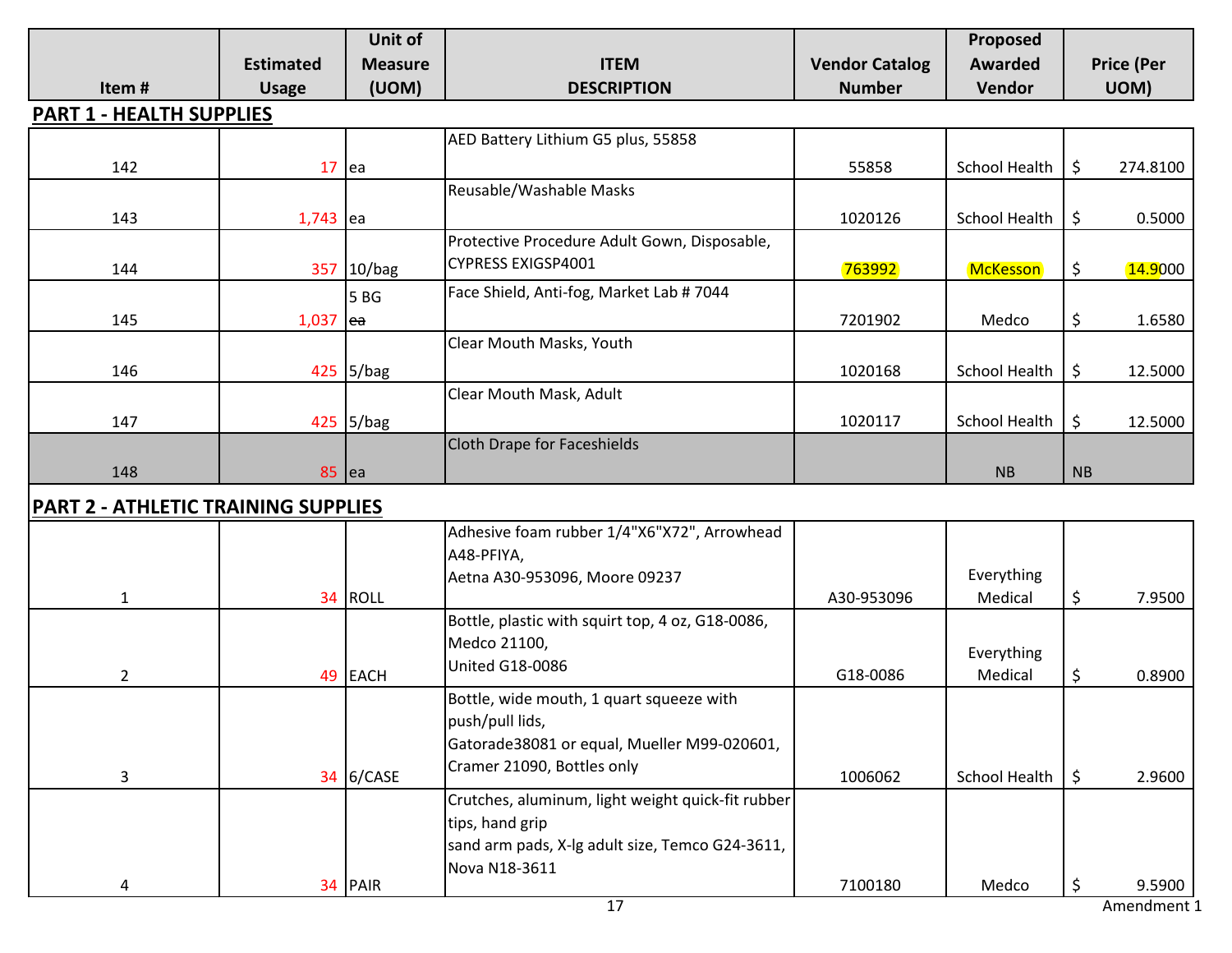|                                 |                  | Unit of        |                                                                                                                                                               |                       | Proposed              |                   |
|---------------------------------|------------------|----------------|---------------------------------------------------------------------------------------------------------------------------------------------------------------|-----------------------|-----------------------|-------------------|
|                                 | <b>Estimated</b> | <b>Measure</b> | <b>ITEM</b>                                                                                                                                                   | <b>Vendor Catalog</b> | <b>Awarded</b>        | <b>Price (Per</b> |
| Item#                           | <b>Usage</b>     | (UOM)          | <b>DESCRIPTION</b>                                                                                                                                            | <b>Number</b>         | Vendor                | UOM)              |
| <b>PART 1 - HEALTH SUPPLIES</b> |                  |                |                                                                                                                                                               |                       |                       |                   |
|                                 |                  |                | Flex wrap, with handle, Cramer 236106 or equal,<br>cramerPF-<br>236106, Flex-I-Wrap C99-236106, Cramer C99-<br>236106                                         |                       |                       |                   |
| 5                               |                  | 39 6 ROLL/CS   |                                                                                                                                                               | 21136                 | School Health         | 35.0800<br>\$     |
| 6                               |                  | 39 6 ROLL/CS   | Flex wrap, without handle, Cramer 2361047 or<br>equal, Cramer<br>C99-236107                                                                                   | C99-236107            | Everything<br>Medical | \$<br>31.9000     |
| $\overline{7}$                  |                  | 34 ROLL        | Moleskin, 2"X25 yds, andover ARRM 520,<br>Andover 6815072,041-020-250-024                                                                                     | 00300                 | Medco                 | \$<br>13.6800     |
| 8                               |                  | 34 EACH        | Scissors, Clauss Bandage, A&K AP503, Chanby<br>3788958                                                                                                        | 472589                | McKesson              | \$<br>2.5700      |
| 9                               |                  | 34 EACH        | Tape cutter shark, or equal, Shark PF304, Shark<br>C99-20080                                                                                                  | C99-200800            | Everything<br>Medical | \$<br>8.3000      |
| 10                              |                  | 34 EACH        | Tape cutter, zip cut, SH 36-067, Zip Cut 262500                                                                                                               | 36067, SH             | School Health         | \$<br>2.1200      |
| 11                              |                  | 38 24 ROLL/CS  | Tape, bike conform Il 7482, 2"X7 1/2 yds,<br>adhesive elastic<br>athletic stretch tape, Liteguard 28-128, A48-<br>LG200, Tape-O-Lite<br>T30-LWT2, Medco 85295 | 85295                 | Medco                 | \$<br>39.9400     |
| 12                              |                  | 36 16 ROLL/CS  | Tape, bike conform II 7483, 3"X7 1/2 yds, elastic<br>athletic tape,<br>Liteguard A48-LG300, Tape-O-Lite T30-LWT3,<br>Medco 85290                              | 85290                 | Medco                 | 39.9400<br>\$     |
| 13                              |                  | 36 12 BOX/CS   | Tape, Elastikon, J&J 5172, 1"X2.5 yds, 5 yds<br>stretched, 12 rolls/bx,<br>JJ5172, J&J J18-5172                                                               | 28034                 | School Health   \$    | 19.9100           |